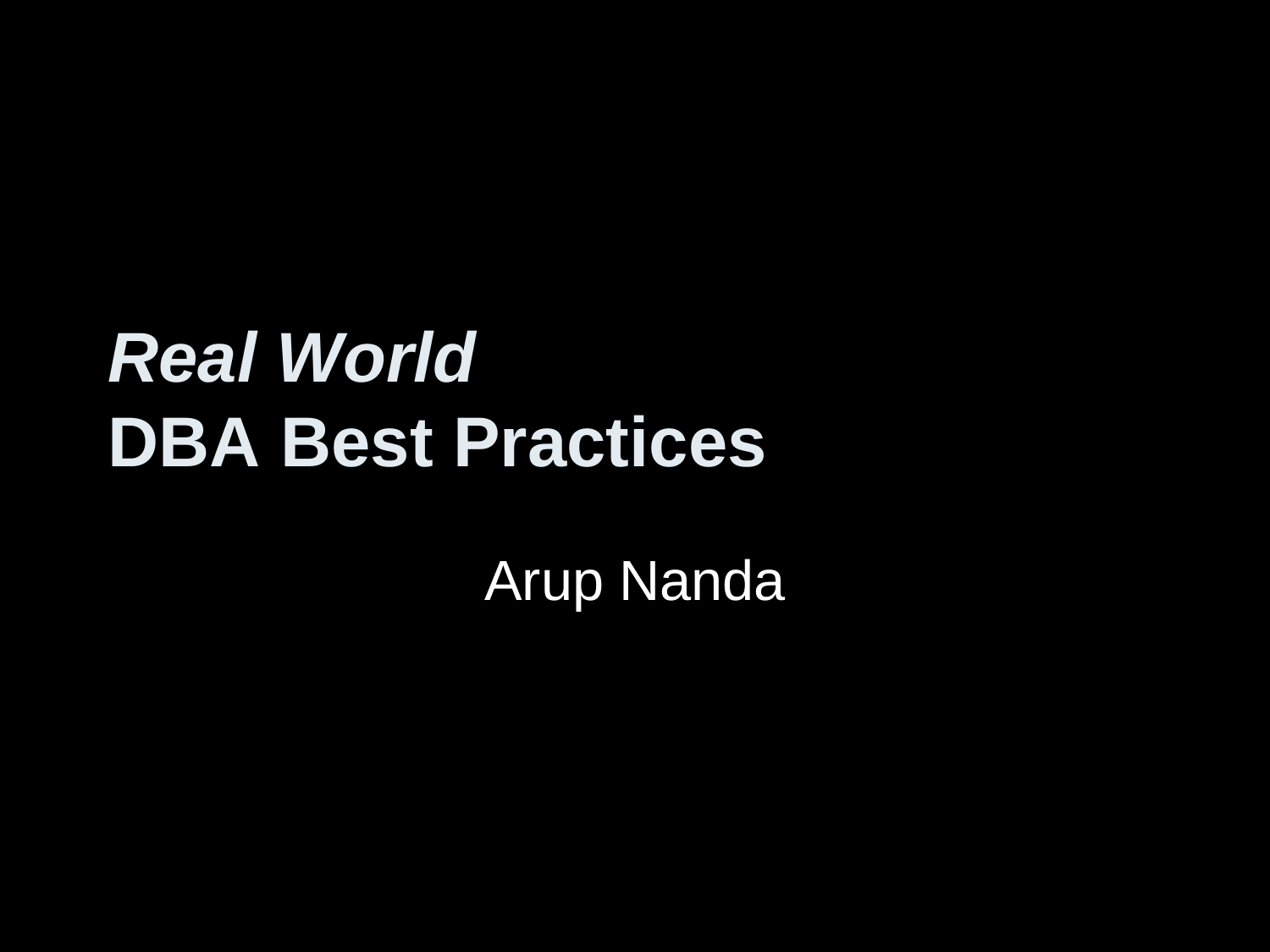## **Who am I**

- Oracle DBA for 20 years and counting
- Speaks at conferences, write articles, 6 books
- Brought up the Global Database Group at a major corporation in New York
- Works as a fulltime consultant now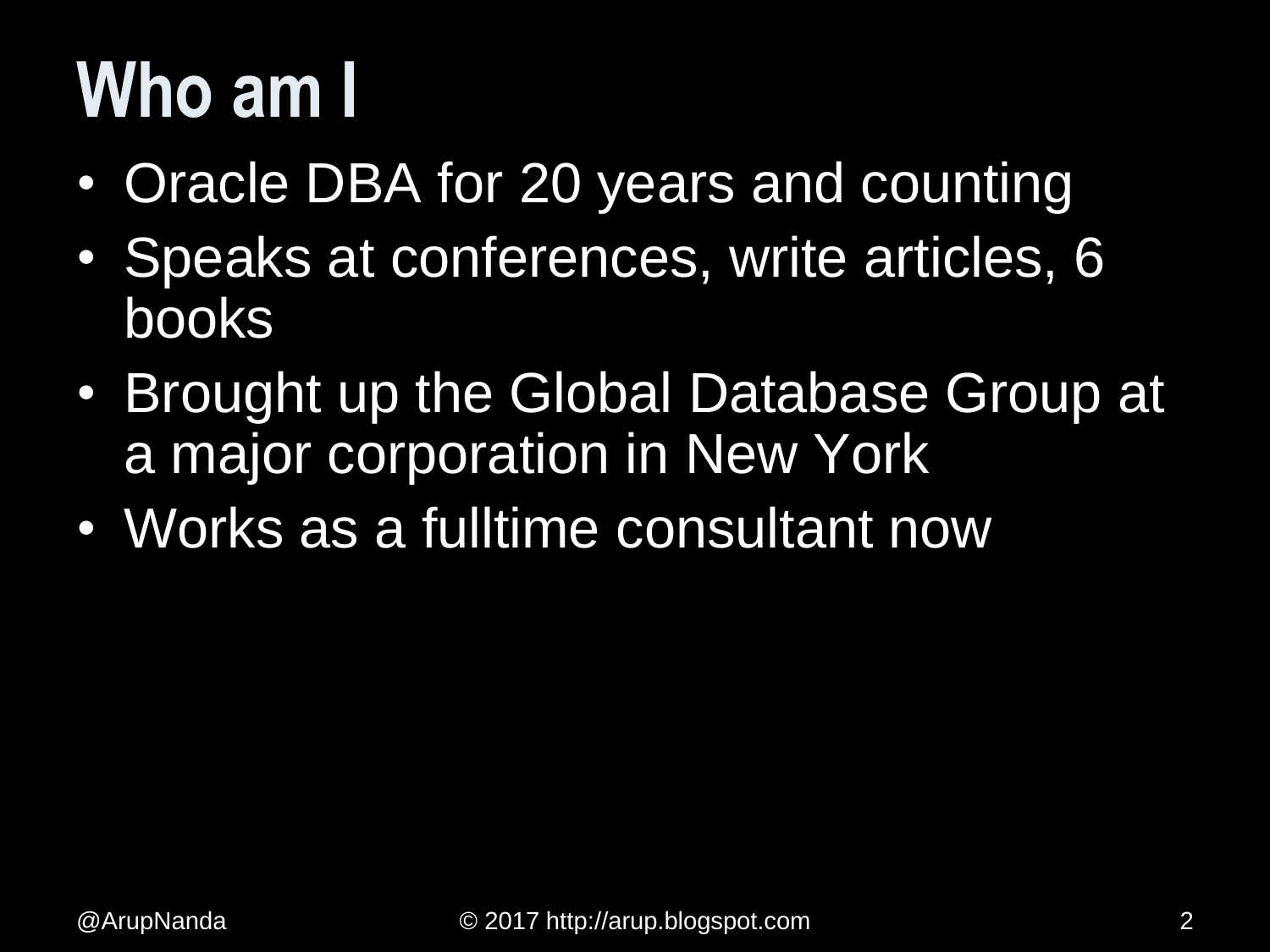## **Why this Session**

• I have seen and heard too many Rules of Thumb and "Best" Practices.

– Some of them could be questionable, misleading or even outright wrong!

- Warning: I am questioning everything, leaving nothing to "expert opinions".
- Sometimes against Oracle recommendations as well!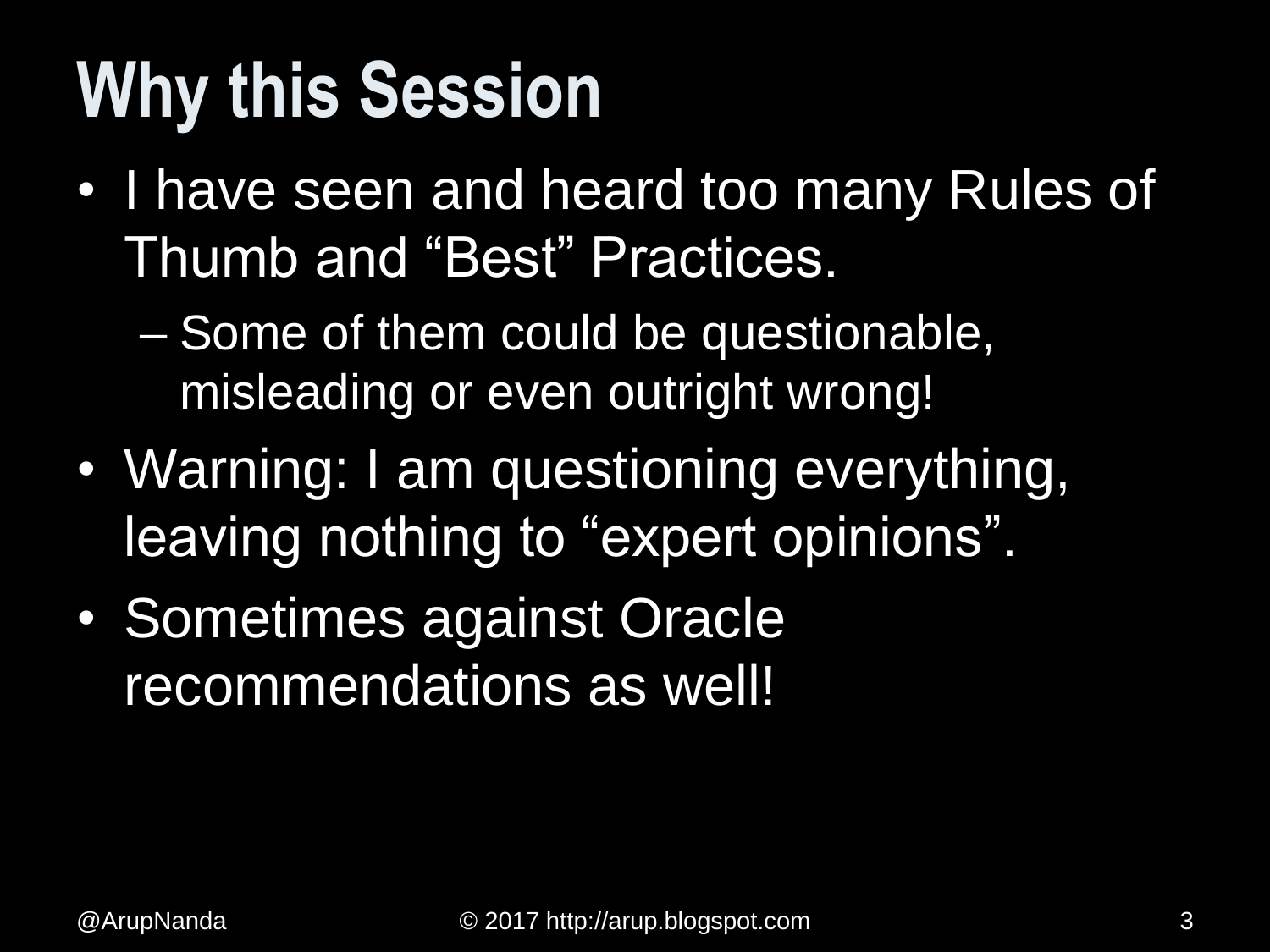### **Guidelines**

- Best practices must be justified
	- *"Use Oracle Flexible Architecture for directory layout"*
	- *"Ummm … why?"*

*"Because, it's the best practice, stupid!"*

No Justification  $\rightarrow$  Not Acceptable

- It must apply to all cases or show clearly where it's applicable
	- *Best practice is to hot-backup the database*
	- *Unless, there is a performance gain by running in NOARCHIVELOG mode*
- You must understand. What, How, Why, Why *Not* – ask these.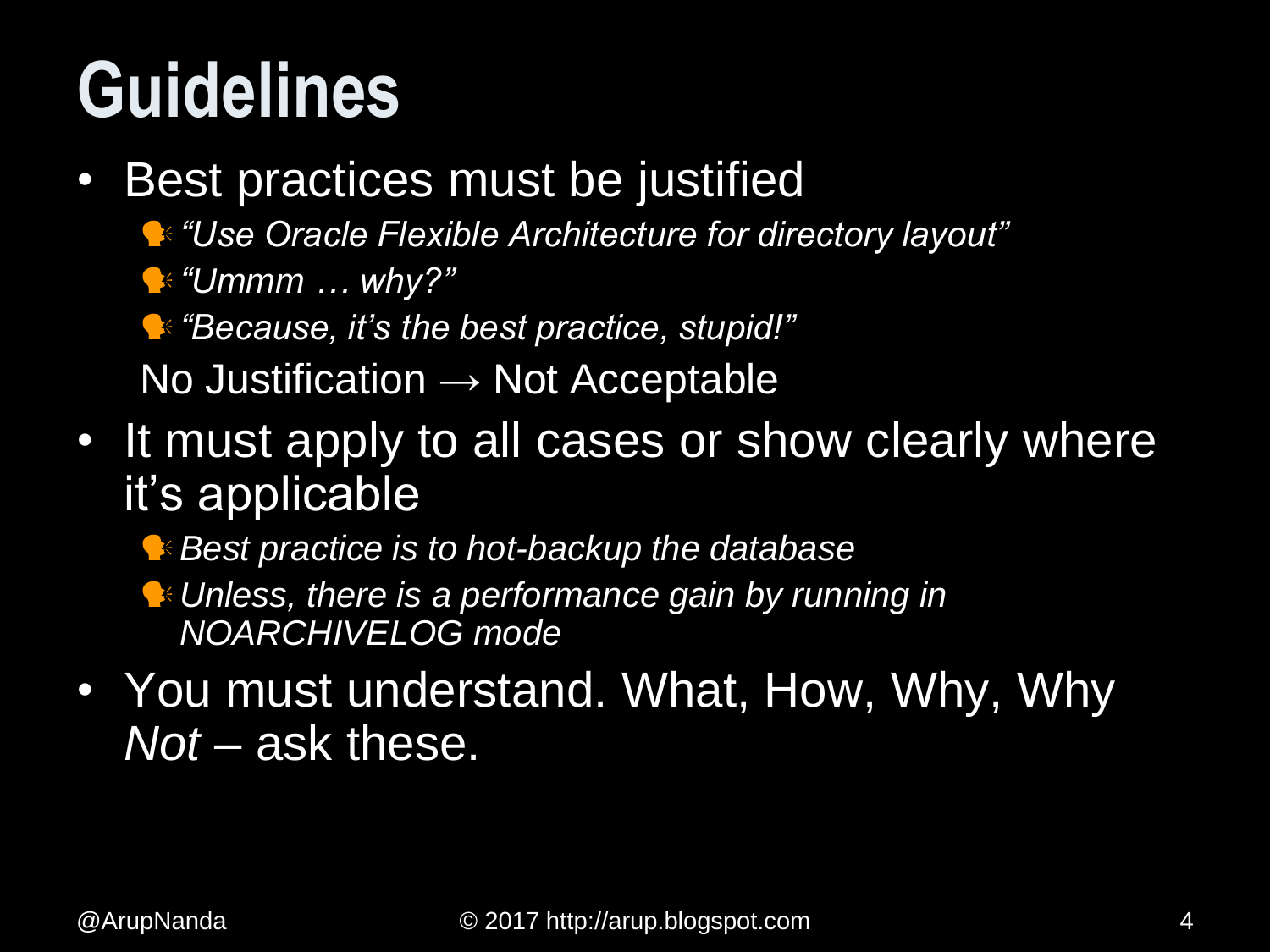## **Different Oracle Homes**

- Traditional Approach:
	- /u01/app/oracle/12.1.0.2
	- Patches are applied to the same OH
- Suggestion:
	- Use a *different* Oracle Home for each upgrade and patching Starter OH: /u01/app/oracle/12.1/db1
	- In next patch, create a different OH /u01/app/oracle/12.1/db2
	- Apply the patch *here*, not on db1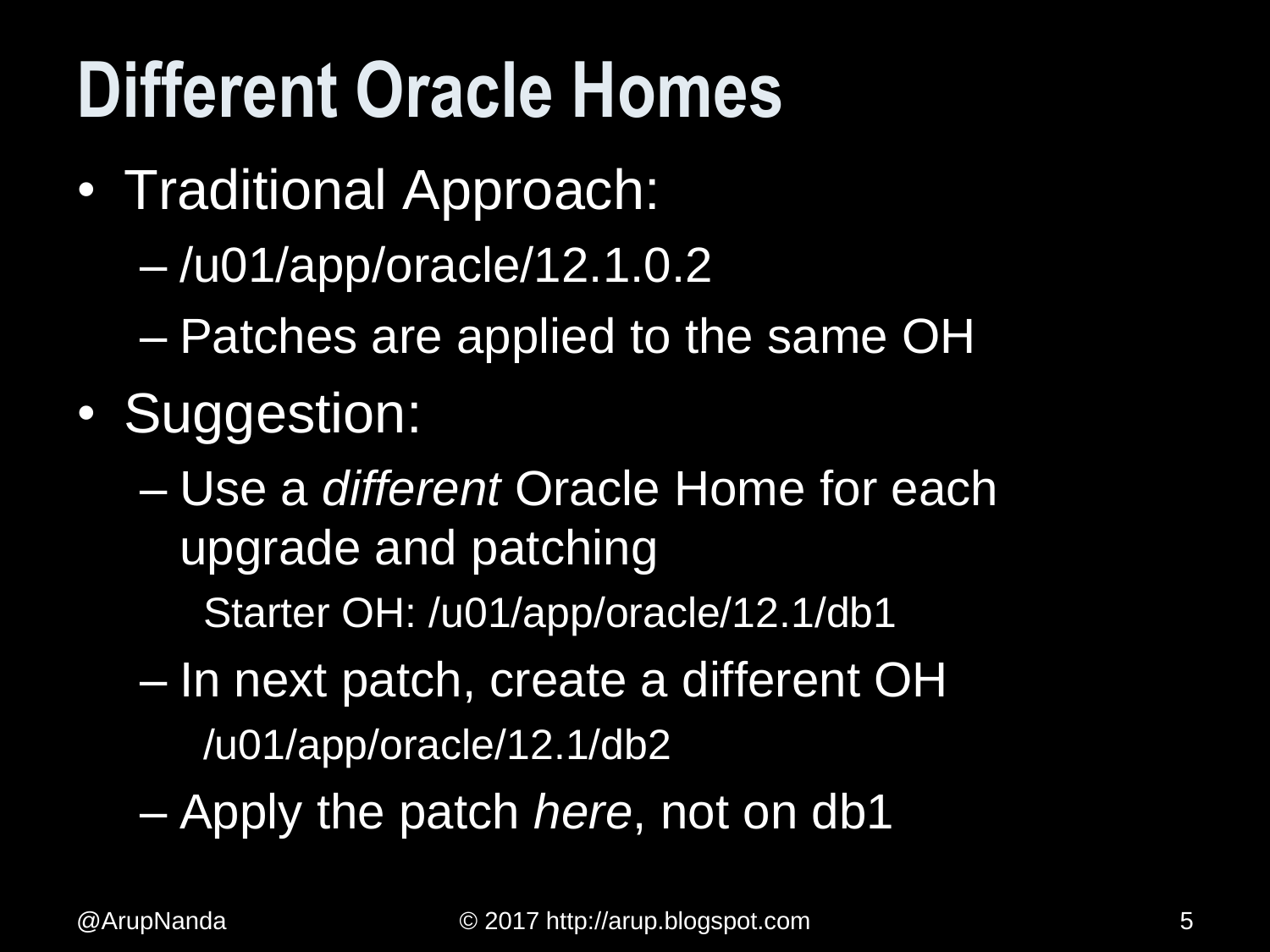## **New Approach**

| <b>Step</b> | <b>Traditional</b> | Proposed                          |
|-------------|--------------------|-----------------------------------|
|             | <b>Shutdown DB</b> |                                   |
|             | <b>Apply Patch</b> | <b>Apply Patch in New</b><br>Home |
| 3           | Pray!              | <b>Shutdown DB</b>                |
| 4           |                    | <b>Change OH</b>                  |
| 5           | <b>Startup DB</b>  | <b>Startup DB</b>                 |

*Database Down* upto 3 hours Could be 5 mins **100% effective in software only changes**

@ArupNanda

© 2017 http://arup.blogspot.com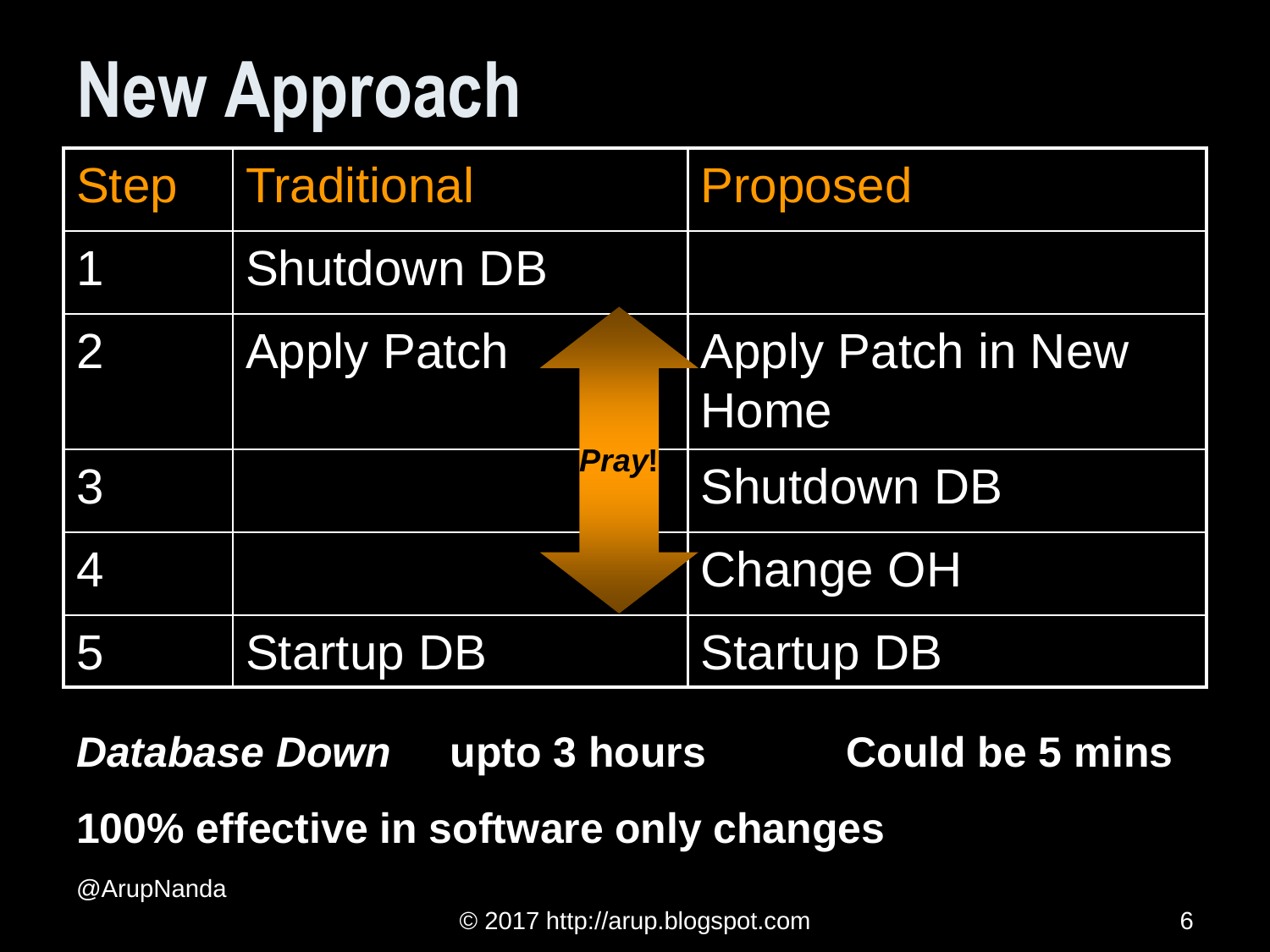## **New OH Each Time**

Current OH: /u01/app/oracle/10.2/db4 New OH: /u01/app/oracle/10.2/db5

- 1. Reduction in risk of new code.
	- Patch fails -> reset the OH to the old one db4 and restart the db
- 2. Diff is possible, what changed by the patch
- 3. Catalog scripts (c\*,u\*,catalog, catproc) preserved
- 4. Some binaries are available on older OH
- 5. OPatch "bugs" are also mitigated
- Add to Inventory

© 2017 http://arup.blogspot.com ORACLE\_HOME\_NAME="OraHome121\_5" @ArupNanda <sup>7</sup>./runInstaller -silent -attachHome -invPtrLoc ./oraInst.loc ORACLE HOME="/u01.../db5"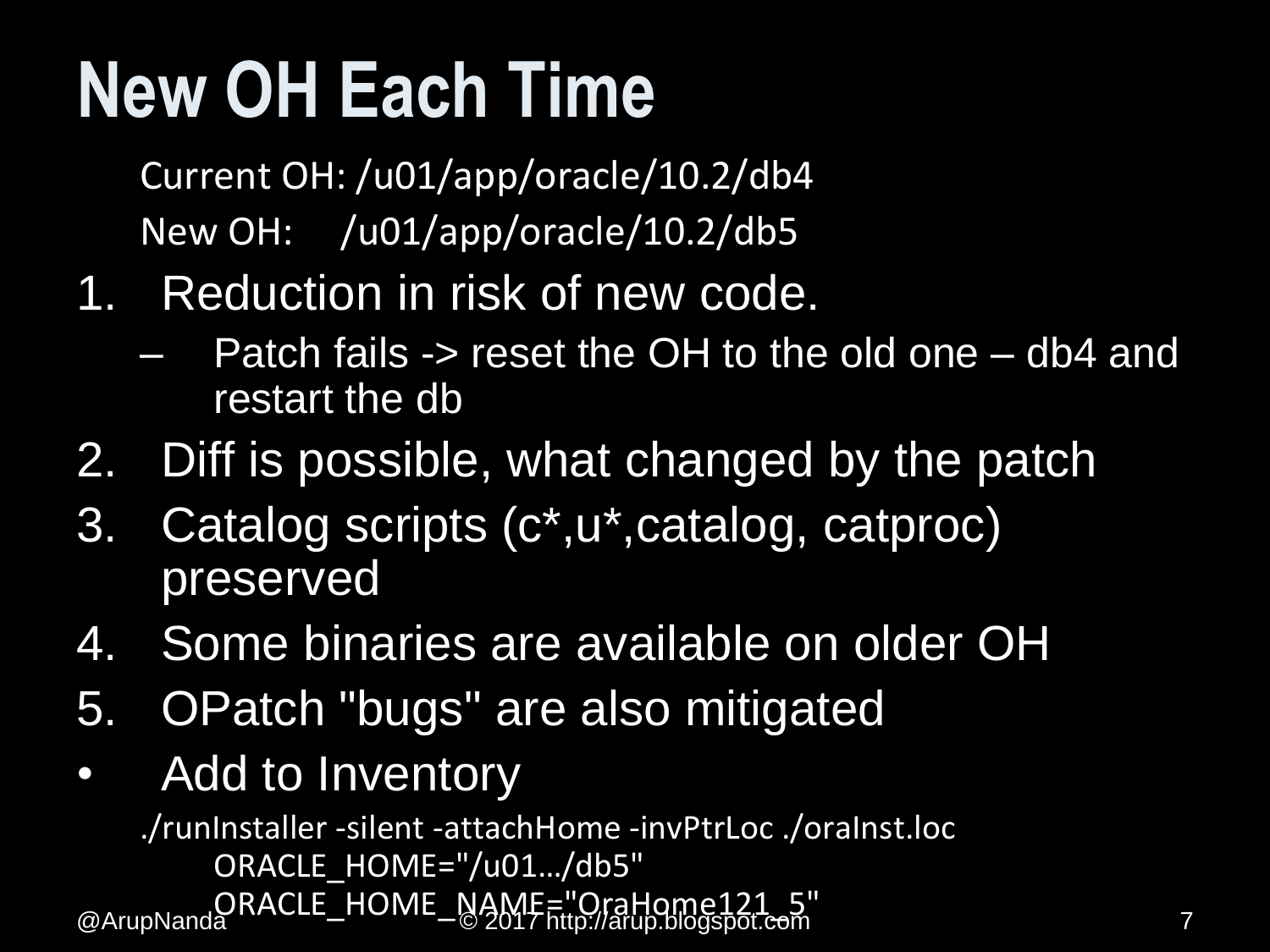## **Set Audit Trail**

- Set audit\_trail = db [or, db\_extended] Even if you do not need to audit
- True or False: Setting audit\_trail to DB will start auditing and increase I/O?
- FALSE! You need to issue AUDIT statements as well, e.g.
	- SQL> AUDIT SELECT ON EMP;.
- This parameter needs a recycle; so set it even if you don't plan on using it.
- 11g already has it by default, unless turned off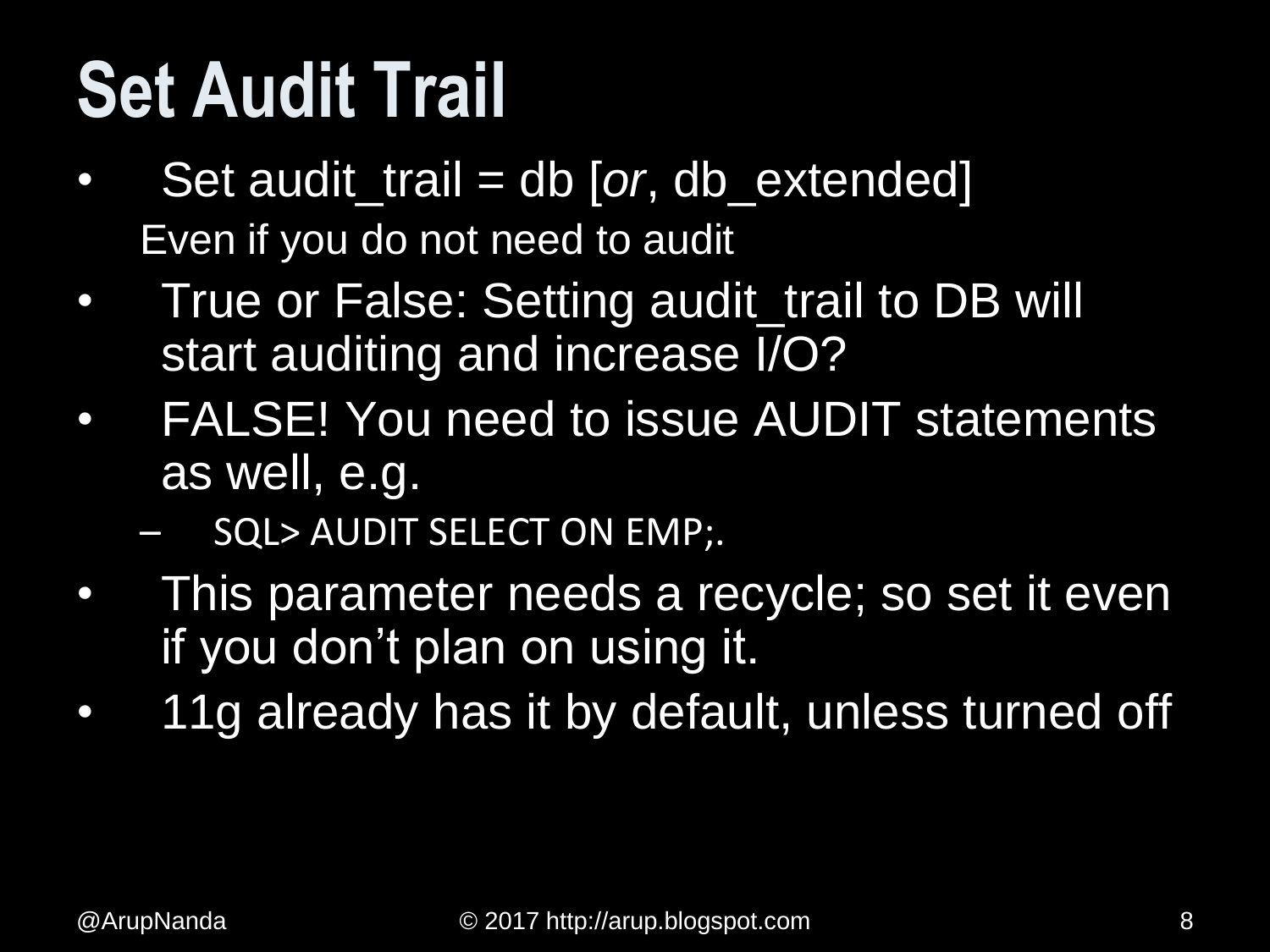## **Dump "OFA"**

- Oracle Flexible Architecture (OFA) /u01/app/oracle
	- admin/SID/bdump
	- $\rightarrow$ admin/SID/udump
	- oradata/SID/*datafiles*
- Does not allow separation of filesystems for security, performance, physical location, etc.
- Does not allow for passive failovers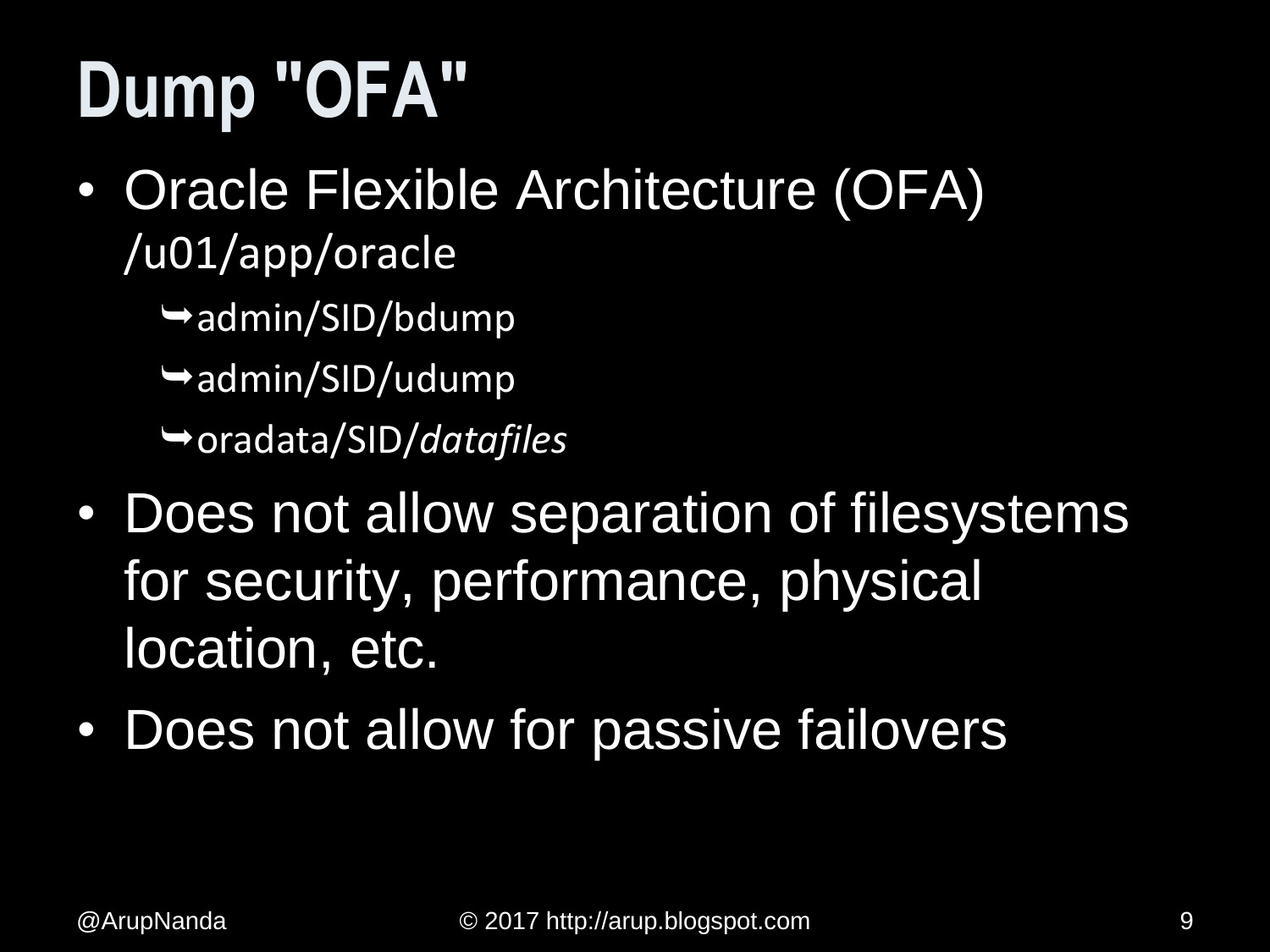## **Non-OFA Layout**

• Suggested Layout

/oracle

 $\rightarrow$  admin/SID/ $*$  - not allowed to users /u01/udump – allowed for users /prddata/SID/mount1/*datafiles – high performance* /prddata/SID/mount2/*datafiles – low performance*

- This mount point naming convention -/prddata/SID/mount1– allows passive failover. MP unmounted from one host and mounted to the passive node.
- On QA, use /qadata/SID/mount1/... naming convention; so both prod and qa can be mounted without risk of name collision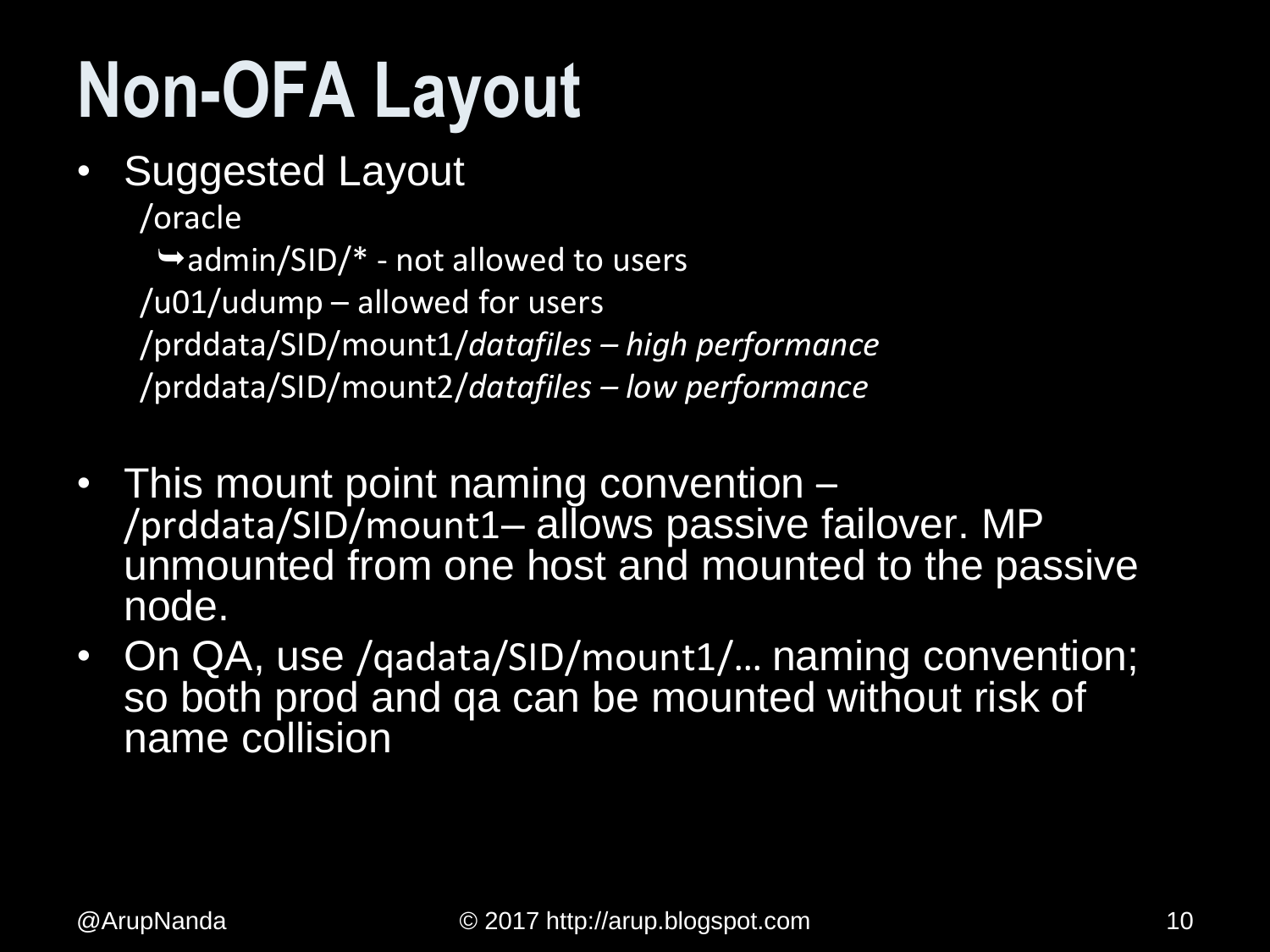### **Audit Session**

- Auditing is expensive; we need biggest bang for the buck - *Session* Auditing SQL> audit session; *[11g has it by default]*
- Purpose:
	- Calculate CPU consumption and profile users
	- Calculate I/O used by users
	- Identify if someone's account was locked after repeated wrong passwords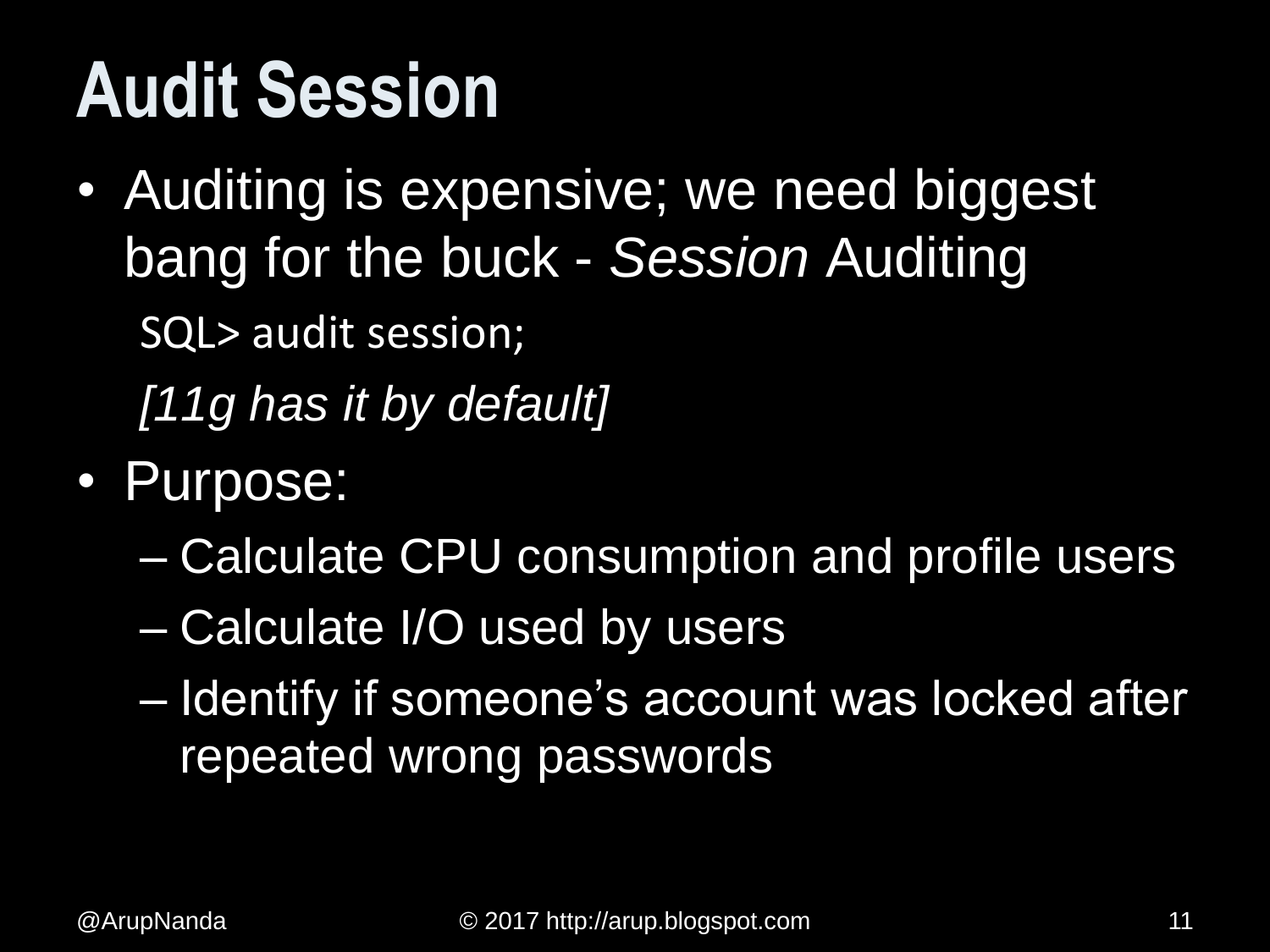## **Understand the CPU Usage**

select username, to\_char(logoff\_time,'mm/dd') ts,

count(1) cnt,

sum(session\_cpu) sum\_cpu, avg(session\_cpu) avg\_cpu,

min(session\_cpu) min\_cpu, max(session\_cpu) max\_cpu from dba\_audit\_trail

where logoff time between '&start date' and '&end date' group by username, to\_char(logoff\_time,'mm/dd') order by username, to char(logoff time,'mm/dd')

#### *Output*

USERNAM TS CNT SUM\_CPU AVG\_CPU MIN\_CPU MAX\_CPU

USER1 04/04 3 918 306 17 859 USER2 04/04 36 15,286 425 0 4,094 USER3 04/04 3 794 265 174 379 USER4 04/04 187 396,299 2,119 1 124,274

------- ----- --- ------- ------- ------- -------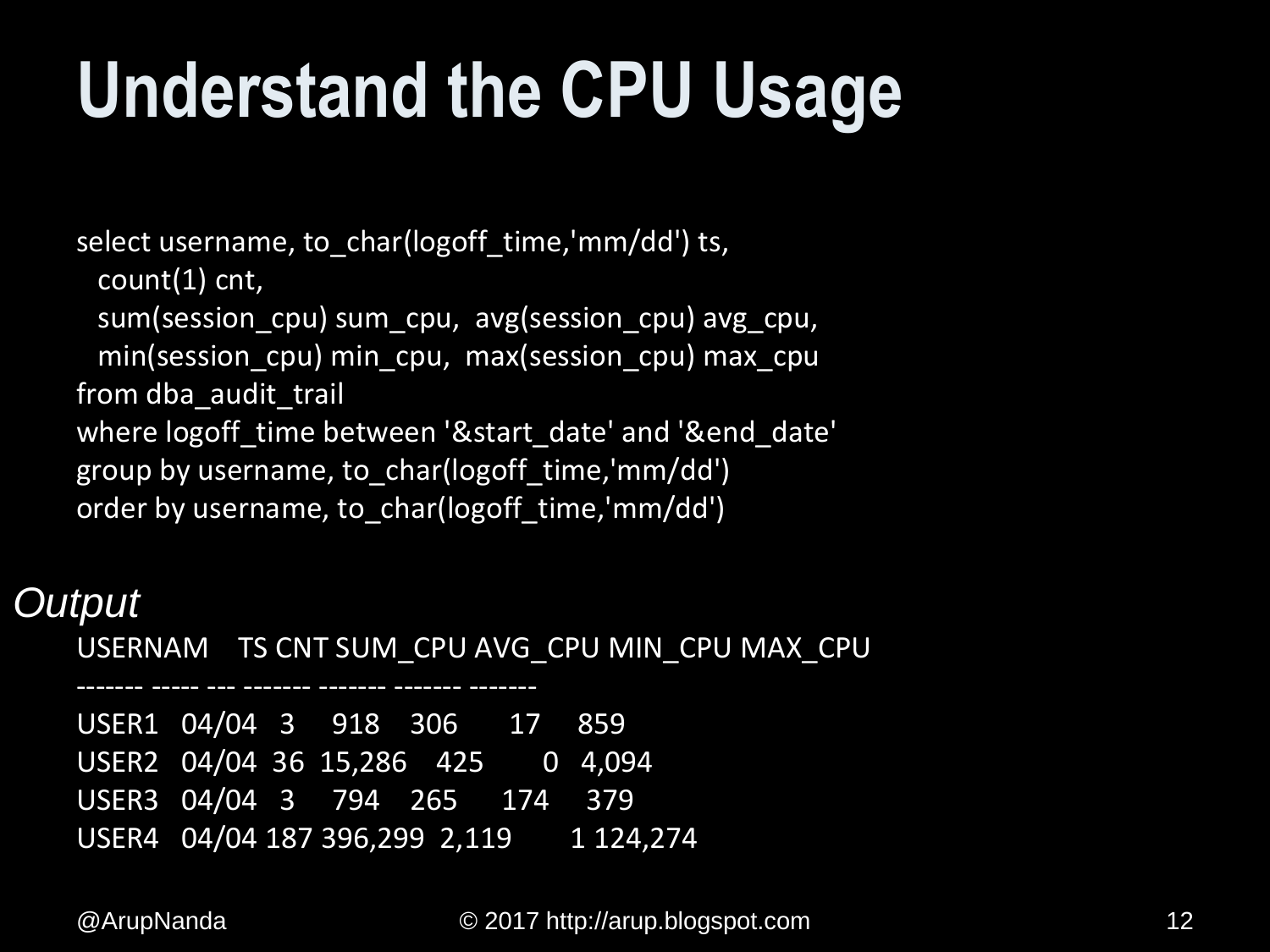## **Know Activity by Users**



#### **Useful for capacity planning for CPU and I/O, setting appropriate values in profile and so on.**

© 2017 http://arup.blogspot.com @ArupNanda 13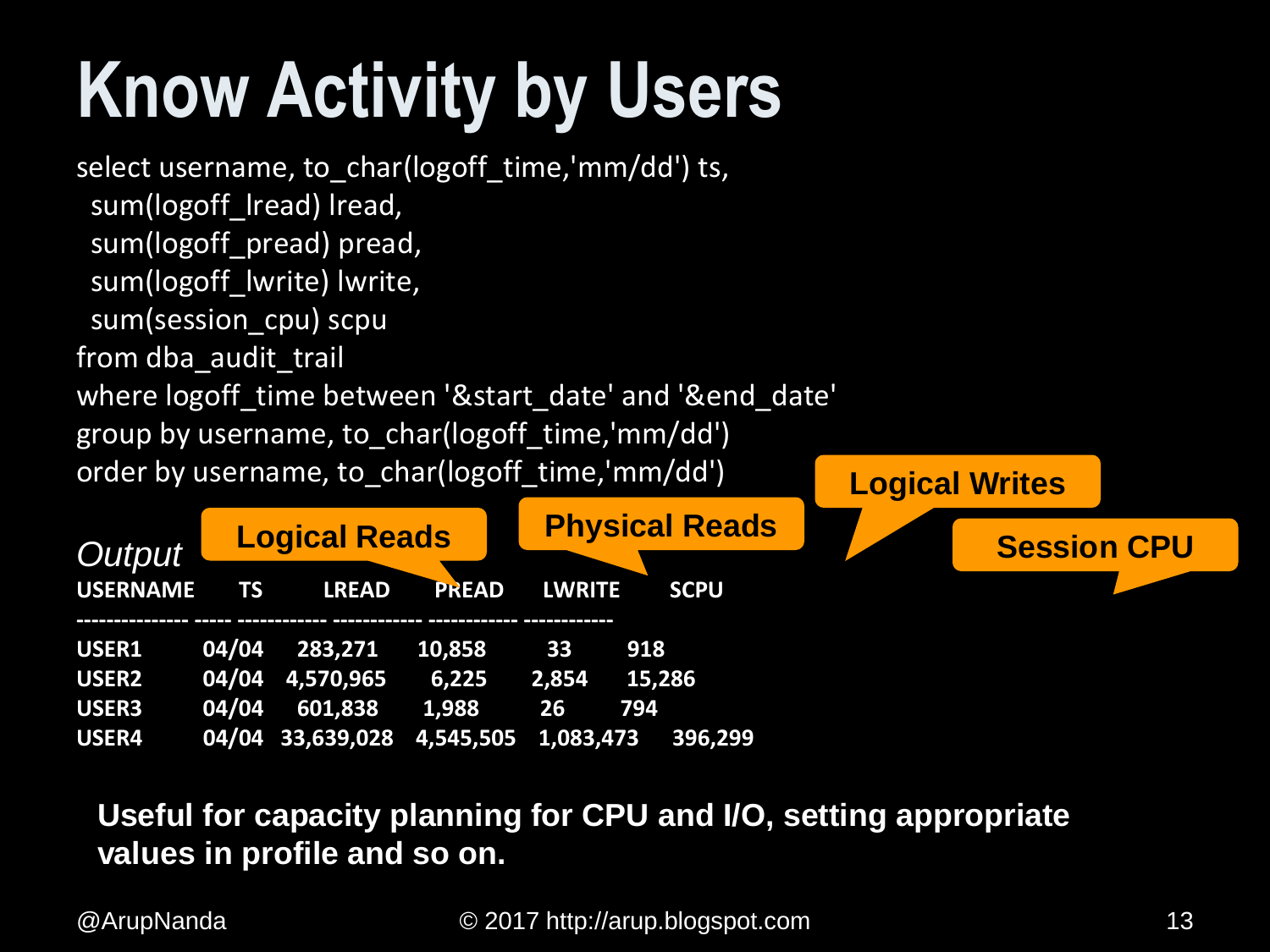### **Trace Account Locks**

#### • Identify when someone's account was locked

select to\_char(timestamp,'mm/dd/yy hh24:mi') ts,

os\_username, userhost, returncode from dba\_audit\_trail where username = 'ARUP' order by timestamp;

#### *Output*

| <b>TS</b>              | <b>OS USERNAME</b> | USERHOST RETURNCODE |       |                |
|------------------------|--------------------|---------------------|-------|----------------|
| 01/10/07 14:12 arupnan |                    | CORP\UPNANT         | 0     |                |
| 01/10/07 15:12 arupnan |                    | CORP\UPNANT         | 0     |                |
| 01/11/07 04:00 orandsp |                    | hndspdb1            | 1017  | Wrong          |
| 01/12/07 04:00 orandsp |                    | hndspdb1            | 1017  | Password       |
| 01/13/07 04:00 orandsp |                    | hndspdb1            | 1017  |                |
| 01/14/07 04:00 orandsp |                    | hndspdb1            | 1017  | <b>Account</b> |
| 01/15/07 04:00 orandsp |                    | hndspdb1            | 28000 | <b>Locked</b>  |

Login

**OK**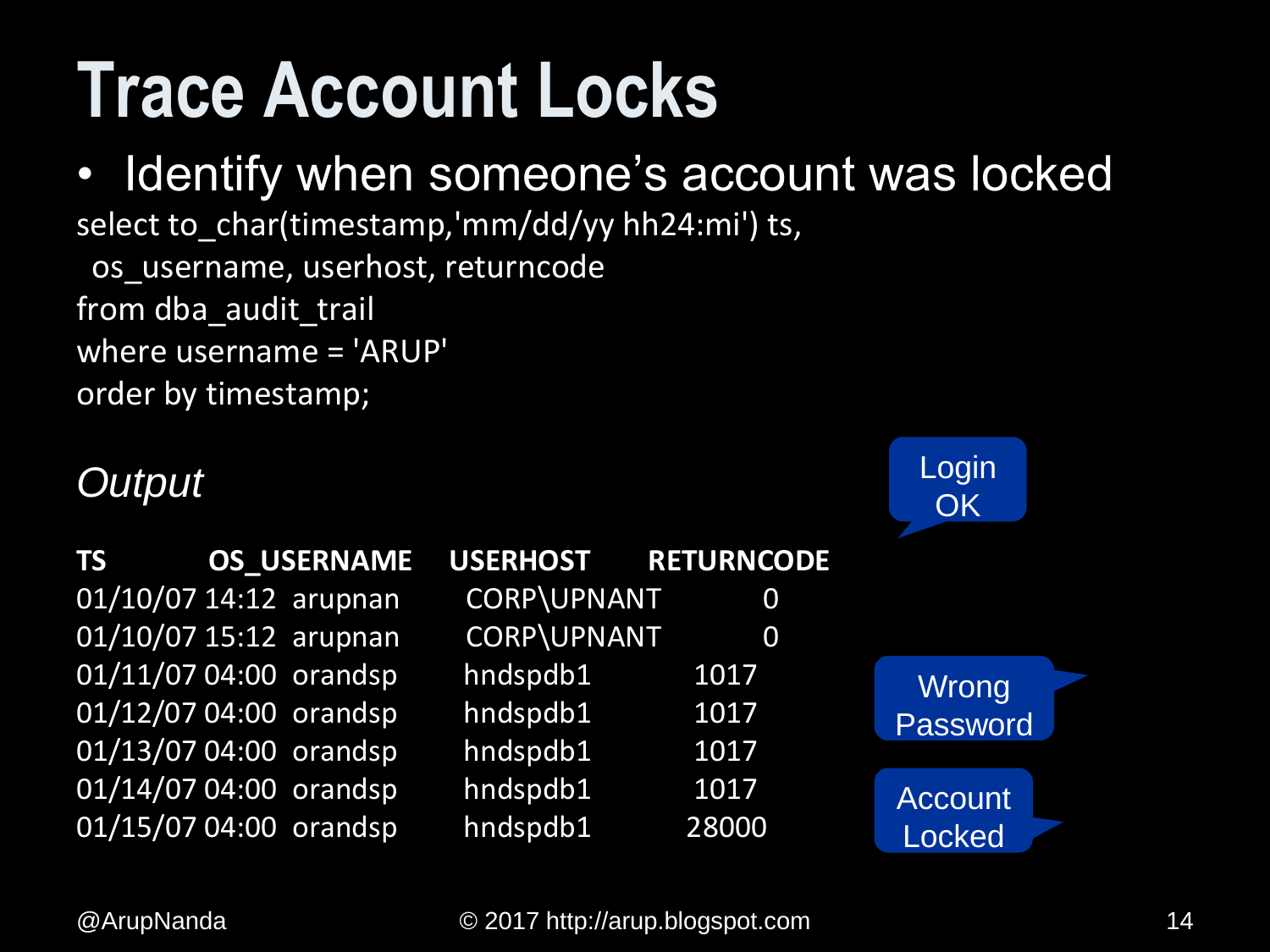## **Audit DDL**

- Because someone will always complain, what happened to his/her table
	- *…. and you are the DBA and you are saying you don't know what happened to it?!!!!!!!!!!!*
- SQL: AUDIT TABLE BY SESSION;
- stmt audit option map shows the statements
- AUDIT ALL BY SESSION does most DDLs
- *Caveat*: in DW environments, users create and drop a large number of tables; so this may not be advisable.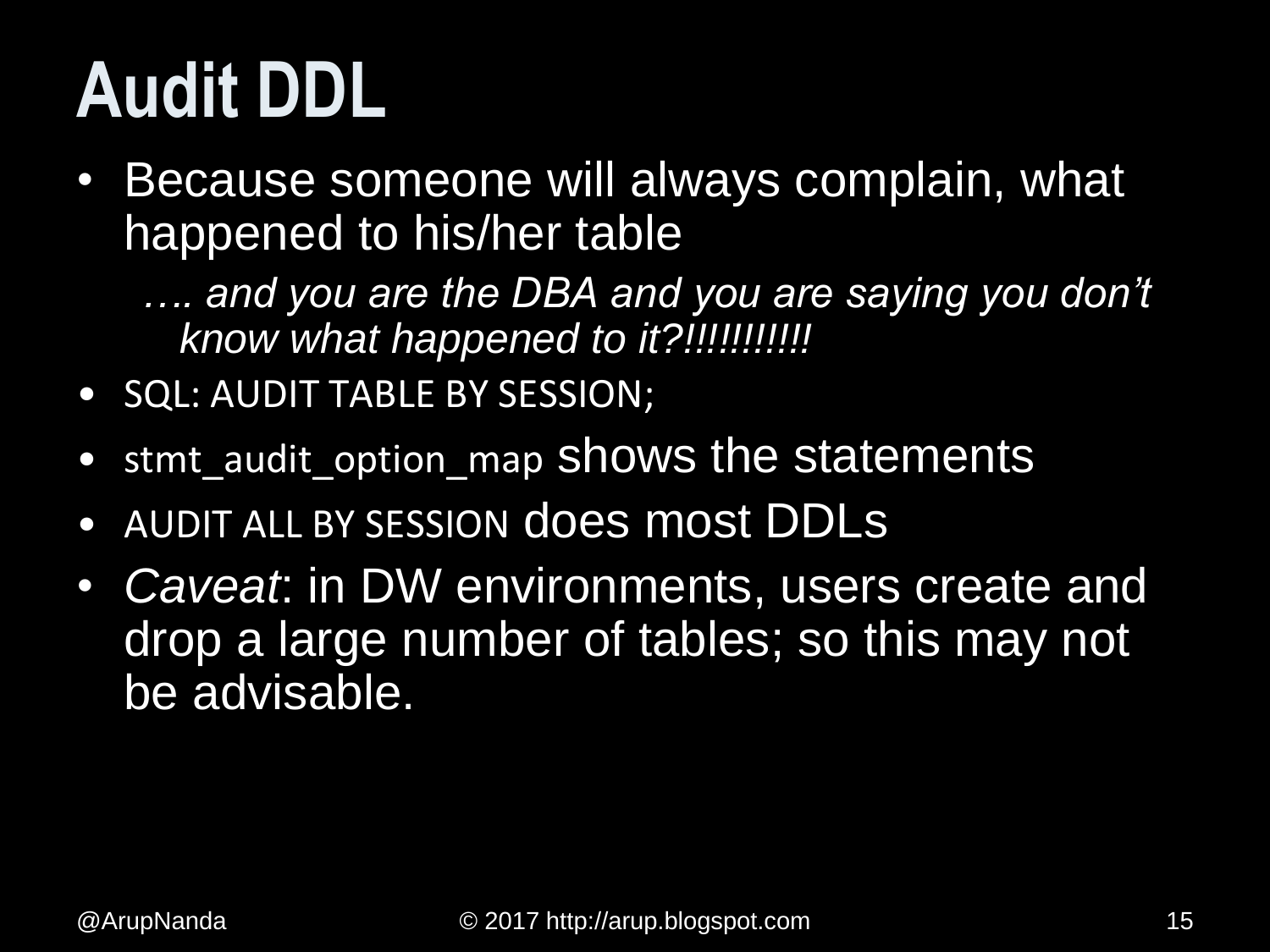## **No .LOG for Redos**

- Common Practice:
	- Redo logs are named <Name>.log
- Problem:
	- Deletion of log files via some cron that deletes ".log" files generated, e.g. sqlnet.log.
	- Remote listener attacks can potentially change the listener log to redo1a.log
- Suggestion:

– Choose .redo or .rdo for redo log files.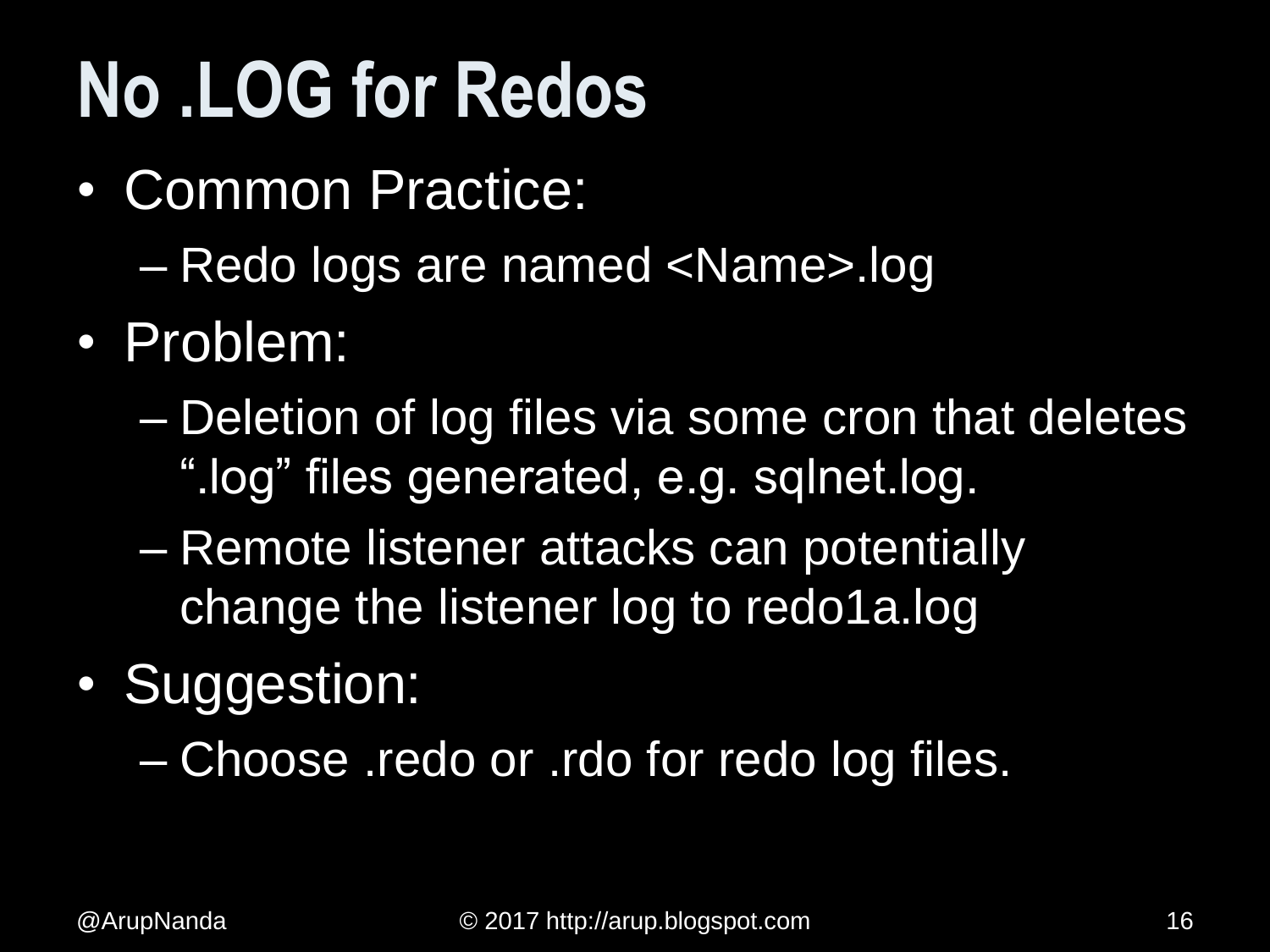### **Listener**

- Set Admin Restrictions in LISTENER.ORA
	- Set ADMIN\_RESTRICTIONS\_LISTENER=on
	- This prevents online modification of the listener parameters
	- Modify the listener.ora file and use
		- \$ lsnrctl reload
	- Completely online operation.
- Why?
	- This forces you to place comments in the listener.ora file to document why a change was made
	- Eliminates the risk of remote listener hijacking threats, a common listener vulnerability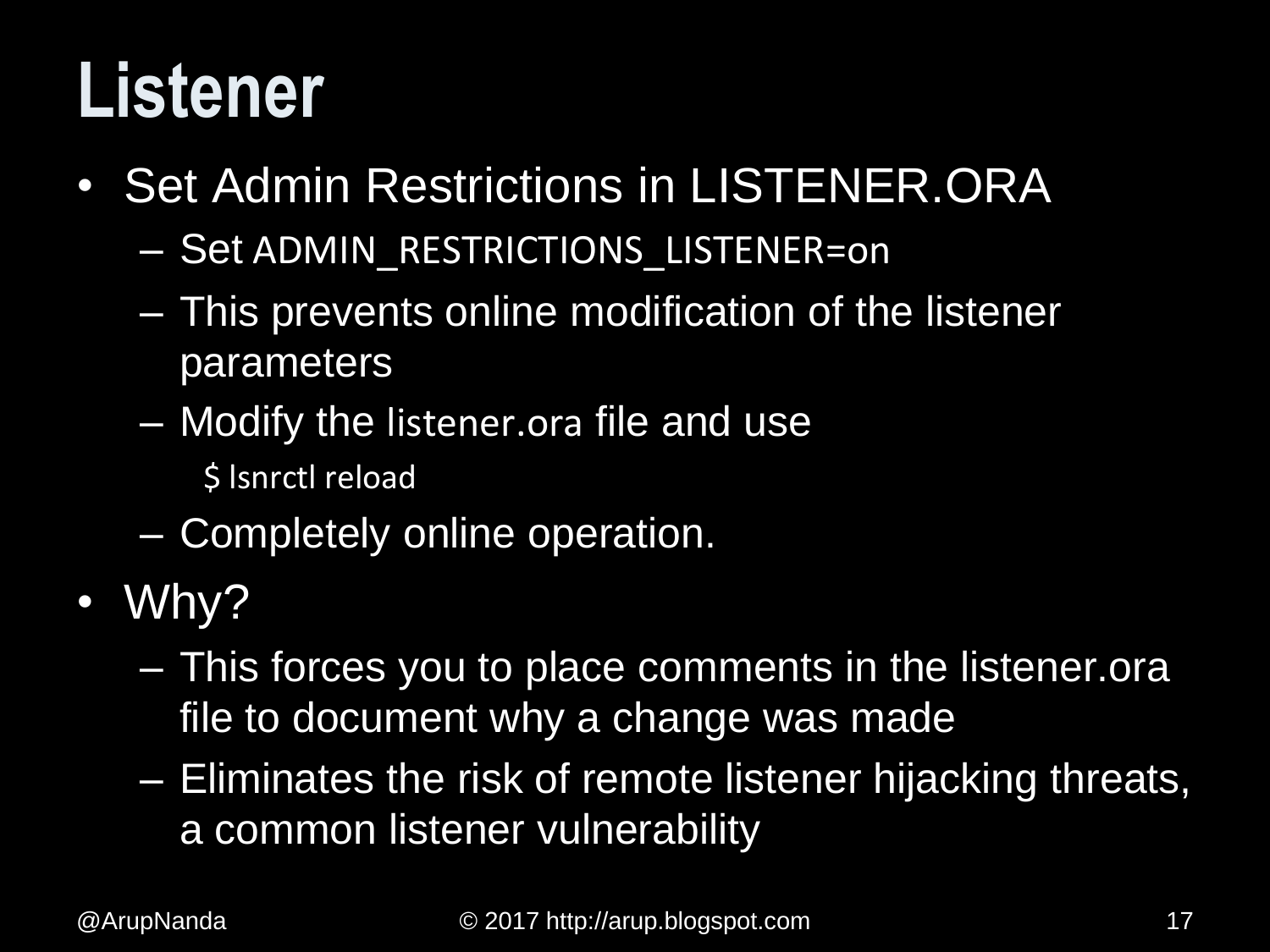#### **External Procedures**

- Common Practice
	- The listener.ora has External Procedures
- Problem
	- Extprocs are external programs running as "oracle"
	- Gateways for many hacker attacks.
	- Most people don't use it; yet it's defined by default
- Recommendation
	- Remove it from listener.ora
	- If needed, use a different listener, with only extproc
	- In case of any threats, you can shut it down while not affecting normal database traffic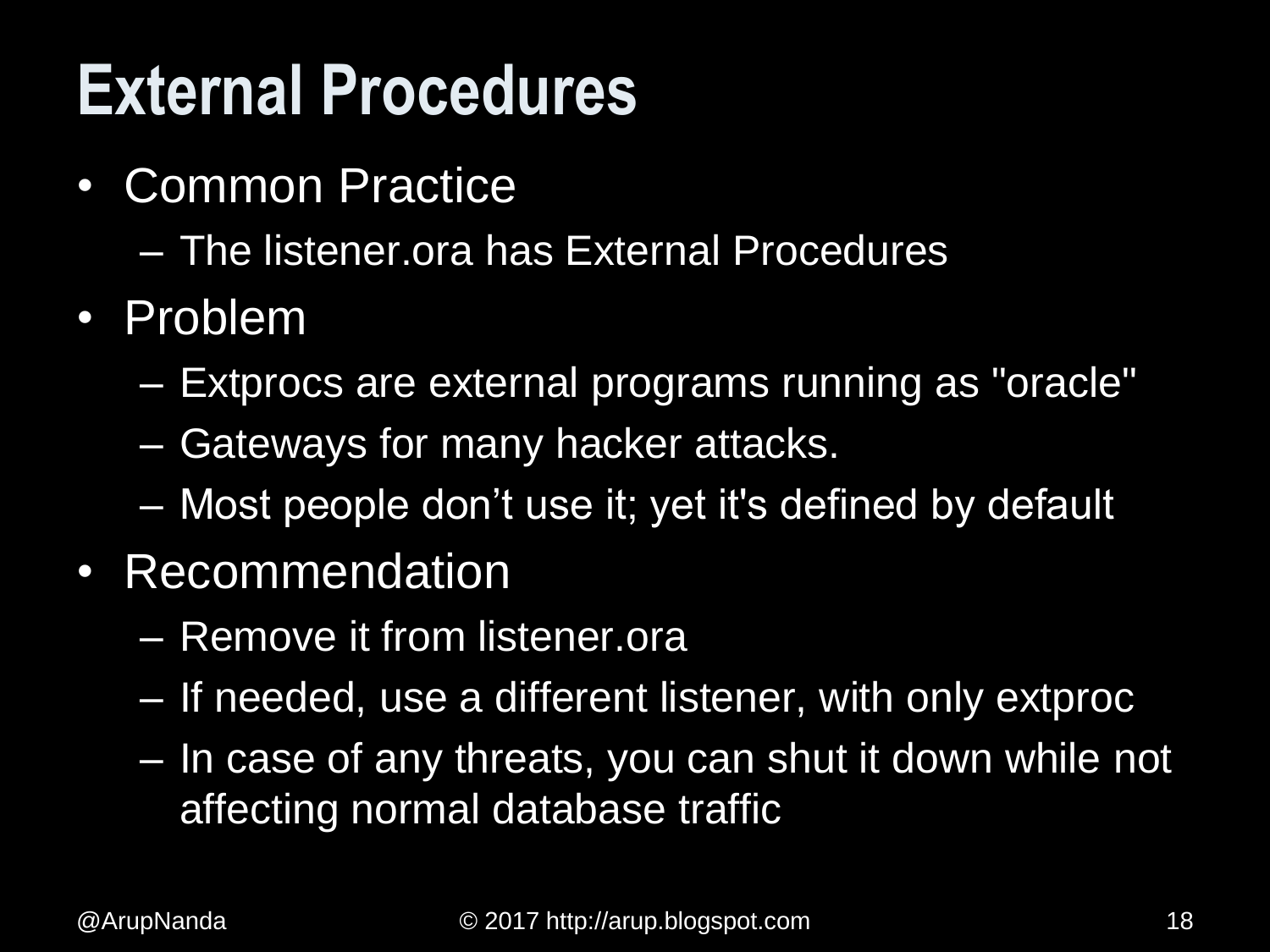## **Create a Controlfile on Trace**

#### • Execute:

SQL> alter database backup controlfile to trace as '/path/cr\_db.sql' reuse;

- It creates a CREATE CONTROLFILE script
	- You can use it to recreate controlfile
	- Or, the database itself
	- Self documenting the datafiles and redo logs
- Change Control:
	- Write a separate file for each day

– Do a diff to find the added files, redo logs, etc.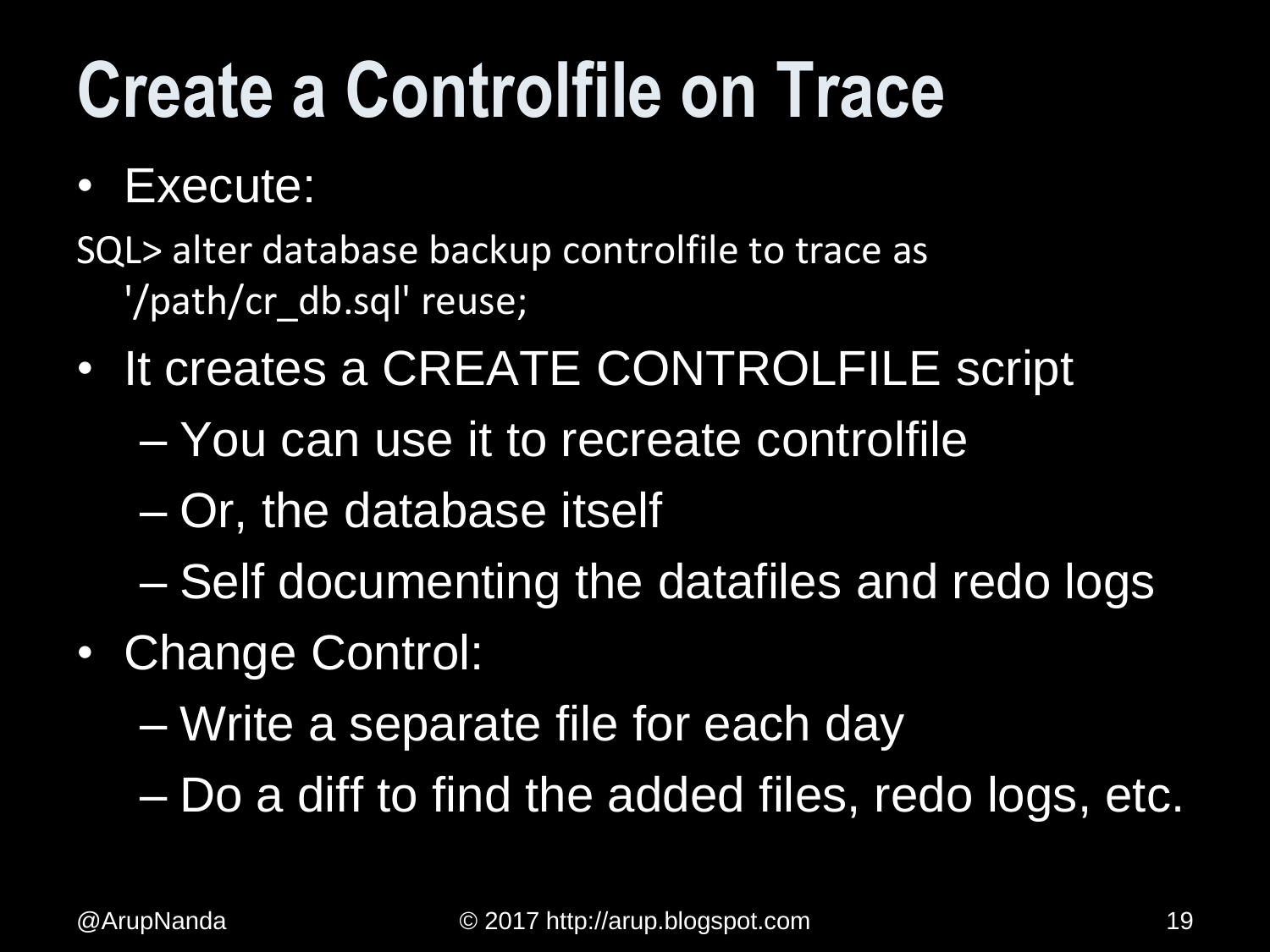## **Build a Metadata Repository**

- Use Data Pump to Create a Repository of Objects, Grants, Tablespaces, etc.:
	- \$ expdp u/p content=metadata\_only full=y diectory=tmp\_dir dumpfile=md.dmp
- Import this to create an SQL File \$ impdp u/p diectory=tmp\_dir dumpfile=md.dmp sqlfile=md.sql
- See my paper: Datapump: Not Just for Data Movement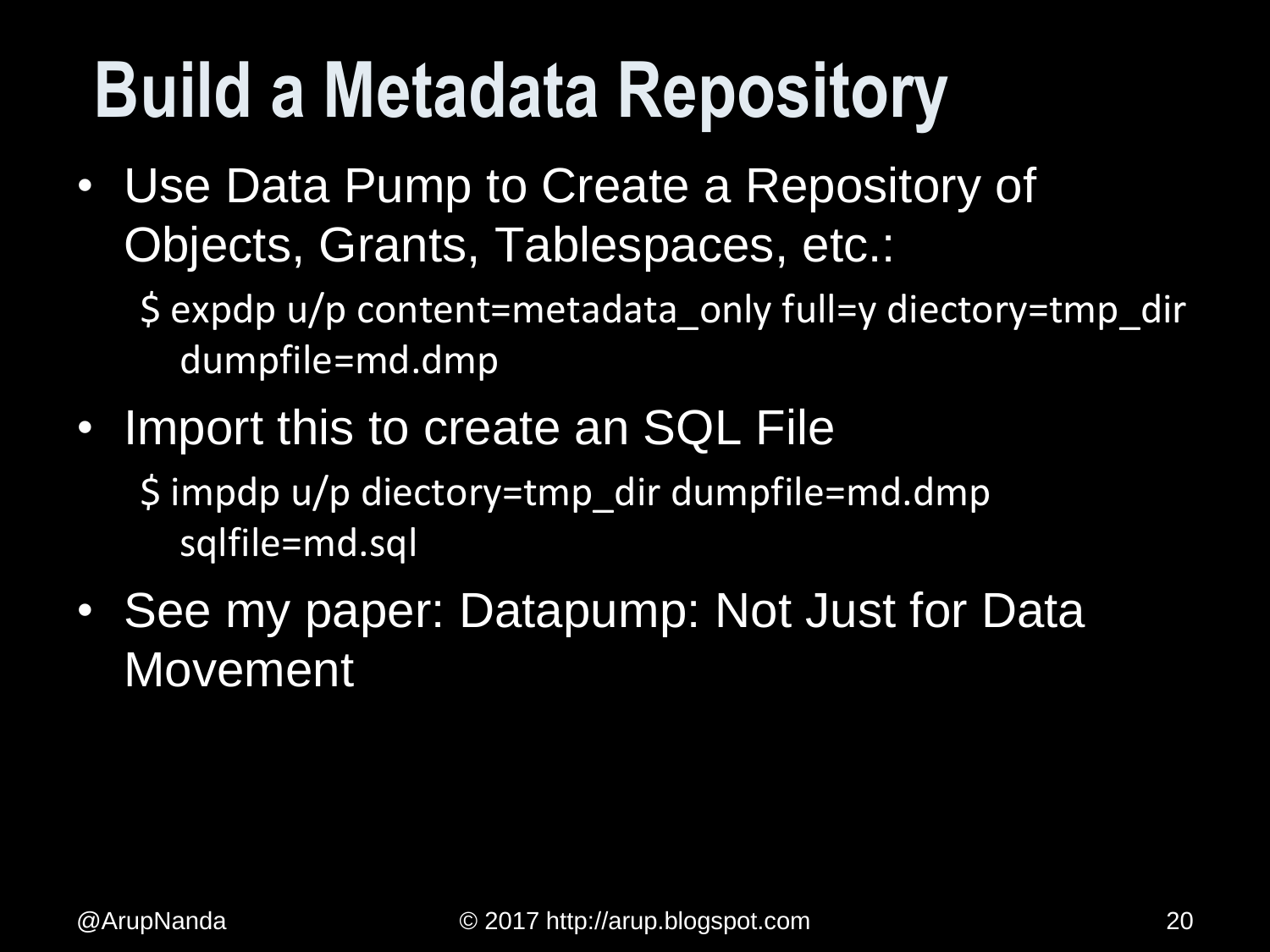### **Validate Database**

- Use RMAN Validation Option RMAN> backup validate database archivelog all; Then check for corrupt blocks in view v\$database\_block\_corruption
- After the backup is taken validate backupset 6;
- Logical Corruption RMAN> backup validate check logical database

archivelog all;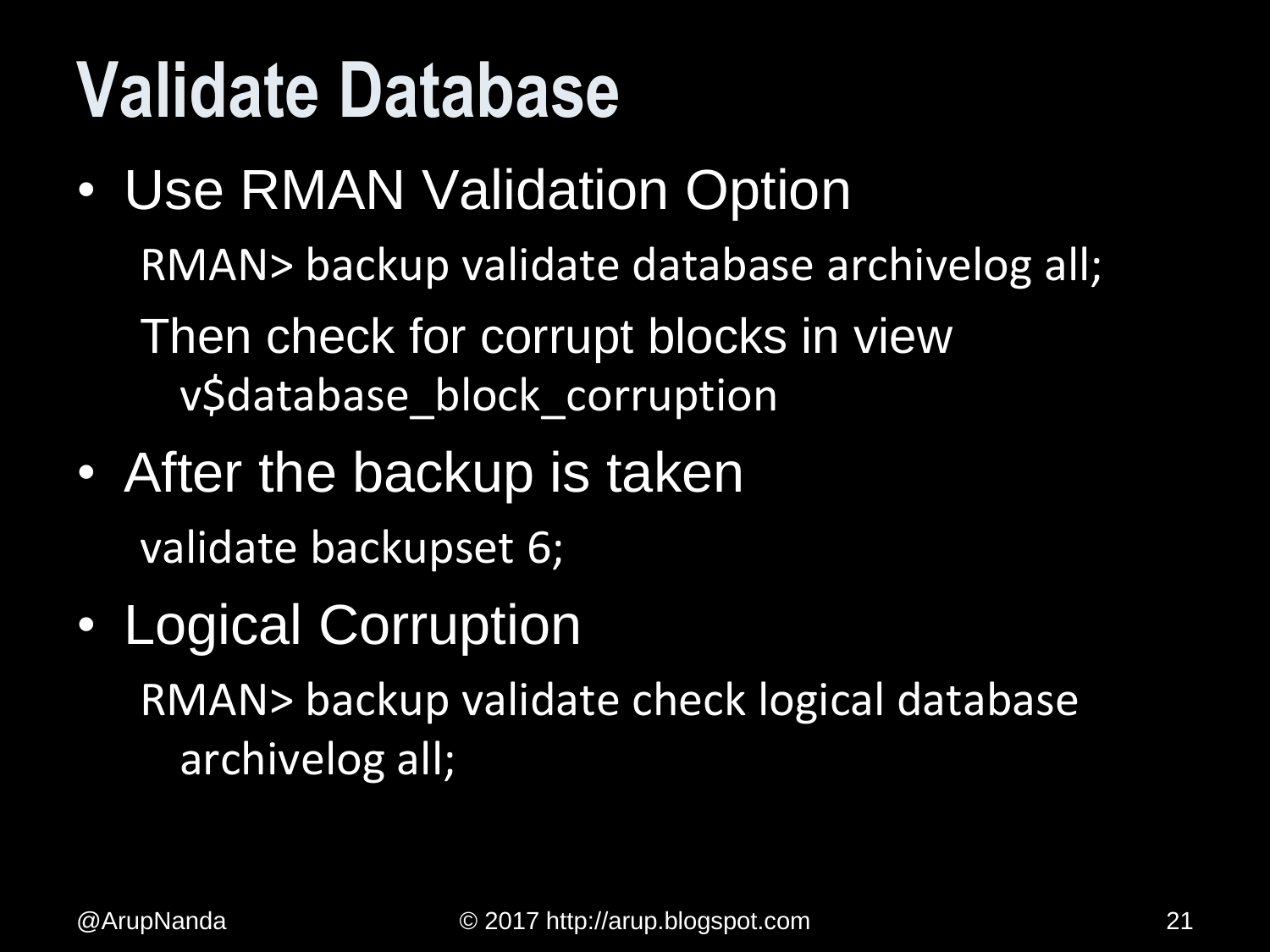## **Preview RMAN Restore**

- Always preview a restore RMAN> restore tablespace users preview;
- Does not actually restore but checks the availability of files
- Not the same as VALIDATE – Preview checks what files are required – Validate assumes you know that
- Not the same as TEST

RMAN> restore tablespace users test;

- Preview does not actually start the recovery process; so the tablespace need not be offline.
- Test needs it to be OFFLINE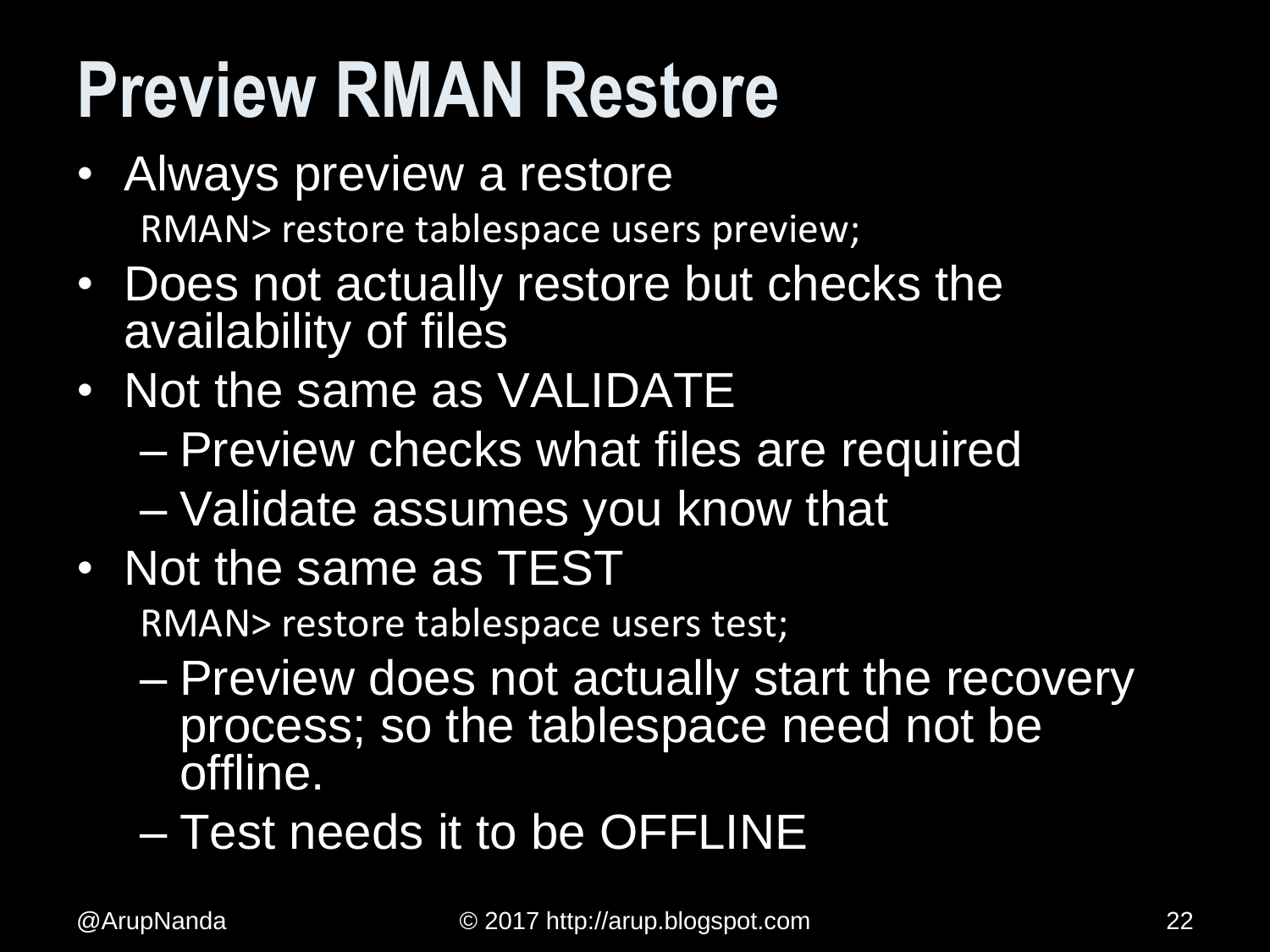RMAN> restore tablespace users preview;

List of Datafile Copies Key File S Completion Time Ckp SCN Ckp Time Name ------- ---- - --------------- ---------- --------------- ---- 173716 238 A 30-MAR-07 62872433554 30-MAR-07 /f.rman ... And so on ... 173775 2074 A 31-MAR-07 62918498516 31-MAR-07 /j.rman

no backup of log thread 1 seq 92170 lowscn 62872343042 found to restore ... And so on ...

no backup of log thread 1 seq 92173 lowscn 62902345362 found to restore

List of Archived Log Copies Key Thrd Seq S Low Time Name

------- ---- ------- - --------- ----

92212 1 92174 A 30-MAR-07 /PROPRD1 1 92174 525355299.arc ... And so on ... 92239 1 92201 A 01-APR-07 /PROPRD1\_1\_92201\_525355299.arc Media recovery start SCN is 62872433554 Recovery must be done beyond SCN 62948207913 to clear data files fuzziness Finished restore at 06-APR-07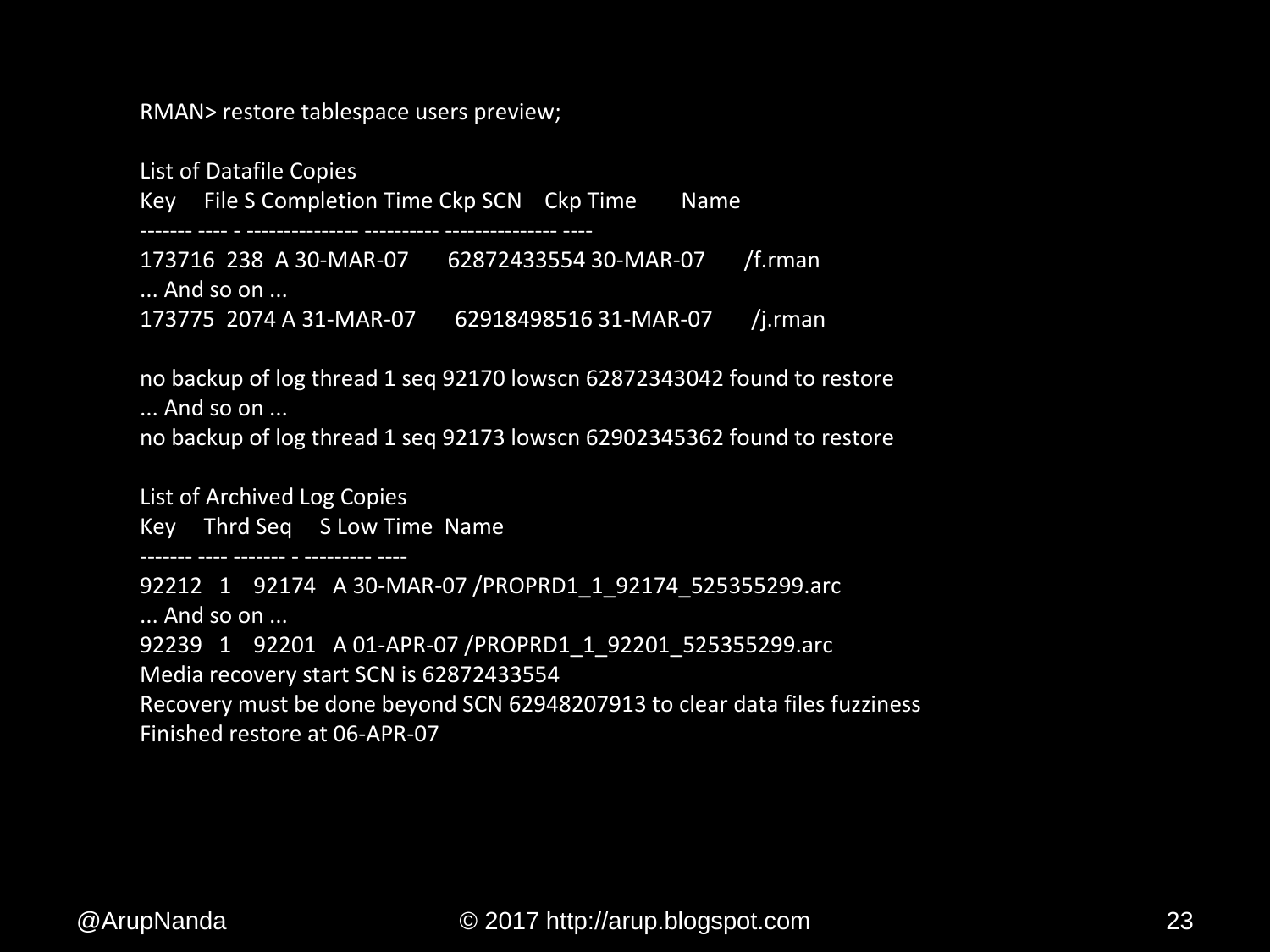## **Save RMAN Log**

- You copy to tape:
	- RMAN backup files
	- Init file
	- Archived logs
	- But not RMAN Log files, do you?
- RMAN Logs contain information about the backup pieces, names, location, etc.
- Proves invaluable during recovery input datafile fno=00084 name=/f1.dbf output filename=/backup/loc3/data\_D-CRMPRD\_I-79785763\_TS-DWT\_ODS8\_RES\_FN O-96\_43ie2scm.rman tag=FULLBKPFS recid=174298

stamp=618757792

© 2017 http://arup.blogspot.com @ArupNanda 24• Allows you to look for specific files from backup sets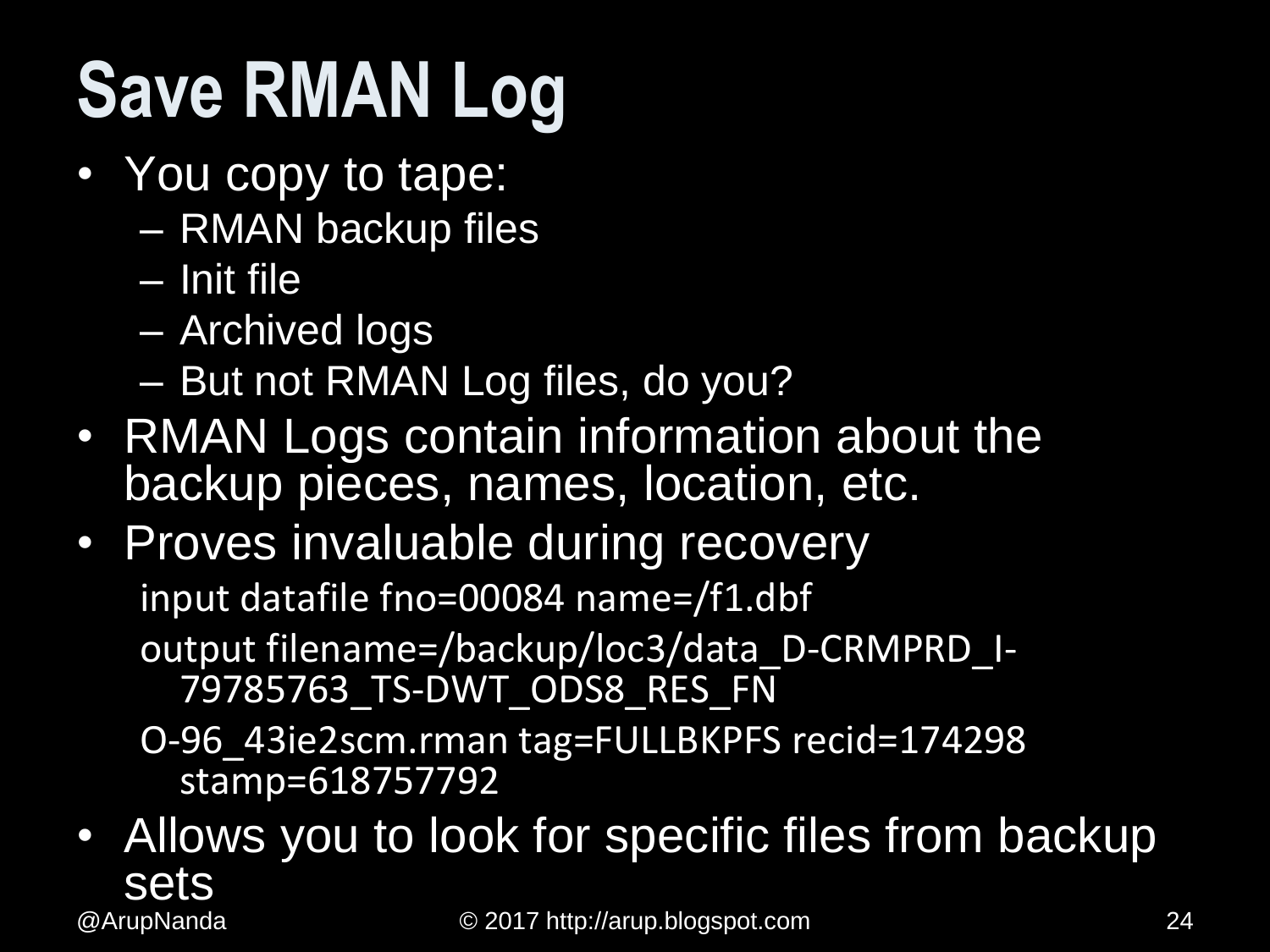## **DBID**

- Important for Recovery
- Note the DBID and keep it in a separate place
- Write DBID to alert log every time backup is taken

declare

l\_dbid number;

begin

select dbid into I dbid

from v\$database;

dbms\_system.ksdwrt(2,'DBID='||l\_dbid);

end;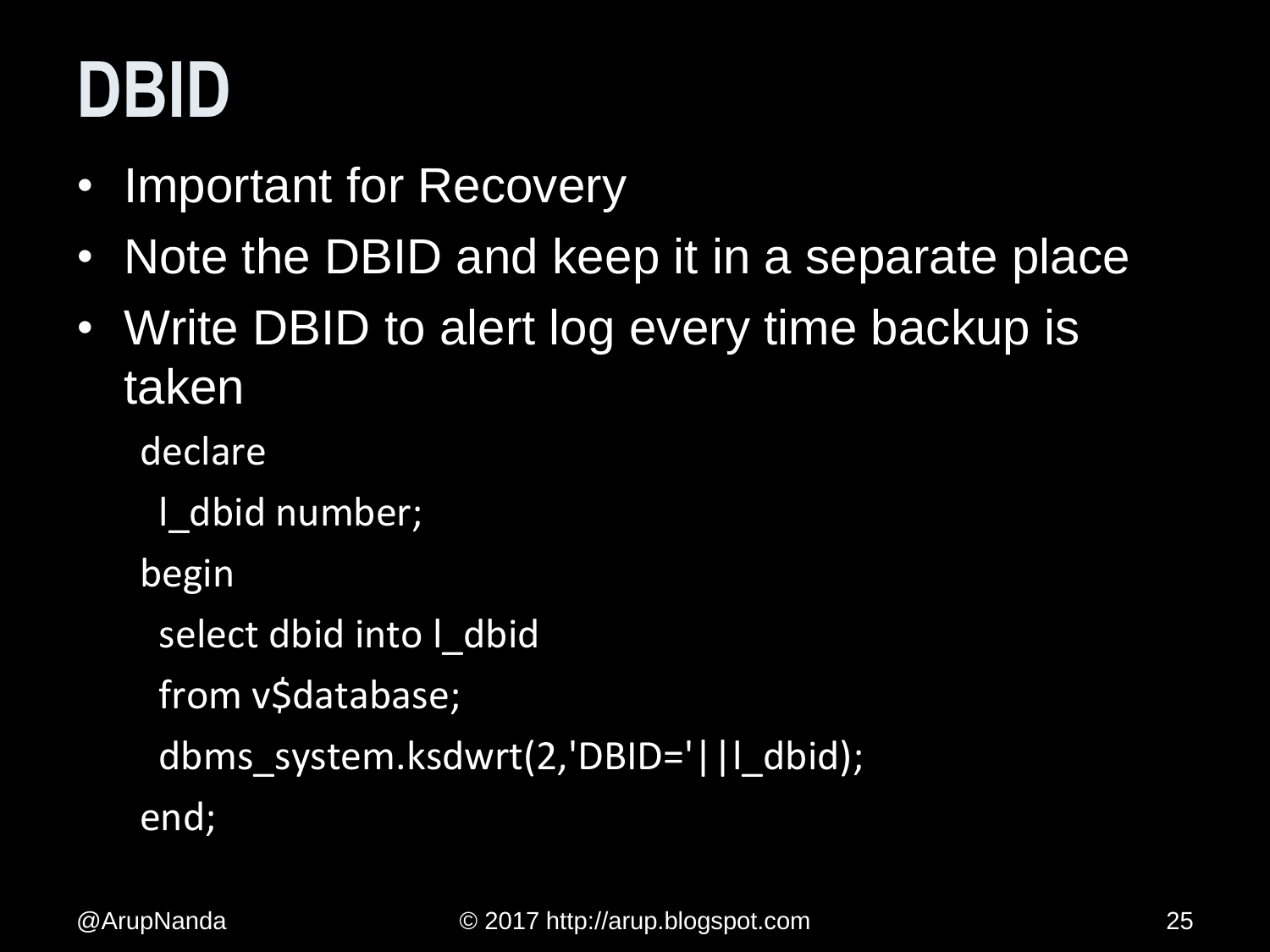## **Do Not Use SPFILE**

- SPFILE Advantages:
	- Can be on shared filesystem, incld. on ASM
	- Can be backed up by RMAN
	- Can be updated automatically by command line by ALTER SYSTEM SET … SCOPE = SPFILE;
	- >10g, CREATE SPFILE FROM MEMORY
- SPFILE Disadvantage
	- Older version overwritten
	- Comments possible; but only for the current entry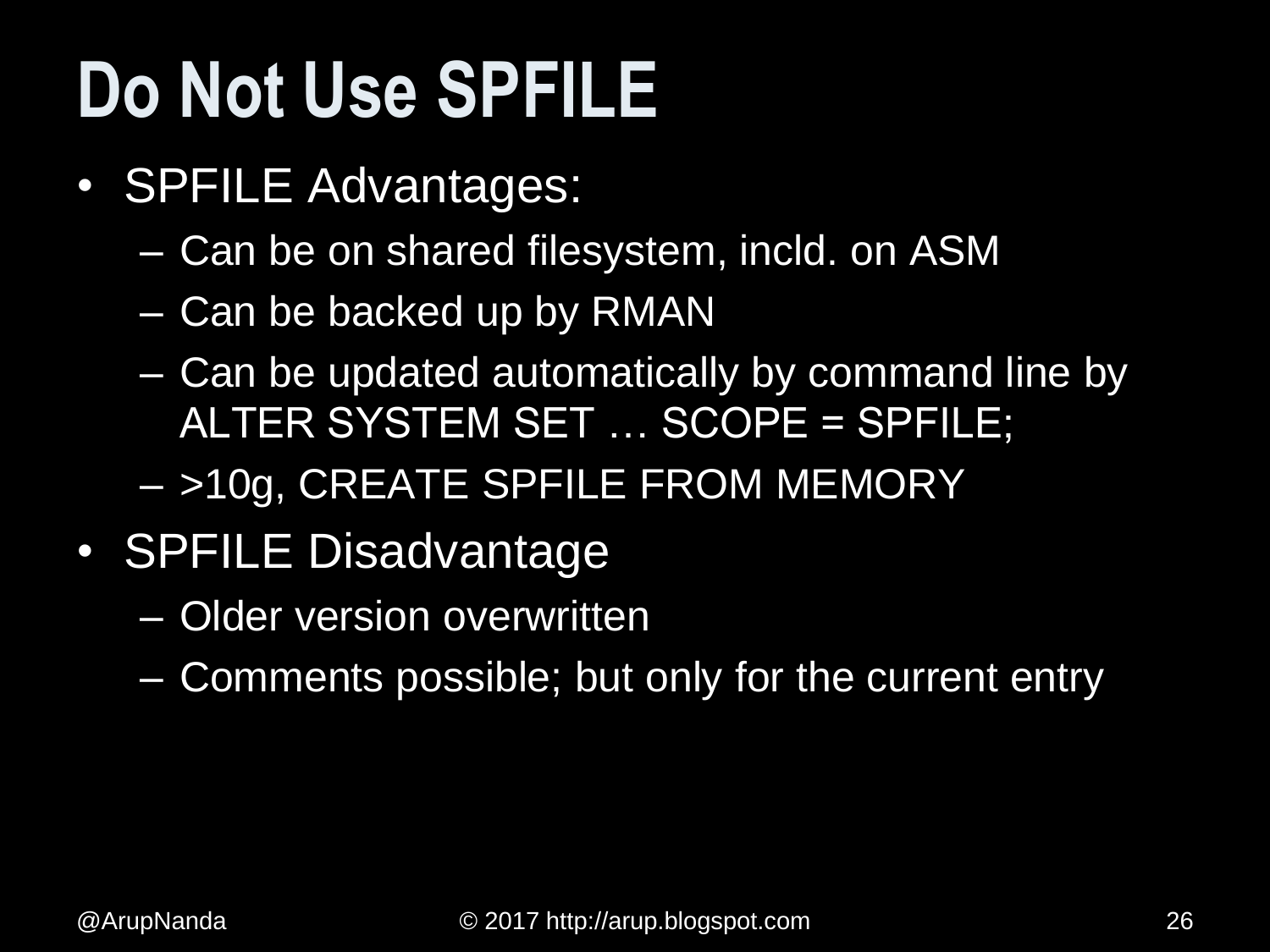## **PFILE Advantages**

#### • Place comments in the init.ora file

# AKN 3/20/17 added because ... # RJN 4/10/17 changed from 1M to 2M # JER 10/3/17 changed from 2M to 4M # DFW 12/7/17 changed from 4M to 6M SR# …  $log$  buffers = 6M

- Has a history of changes, with the names and dates of changes
- Very useful for troubleshooting and for record keeping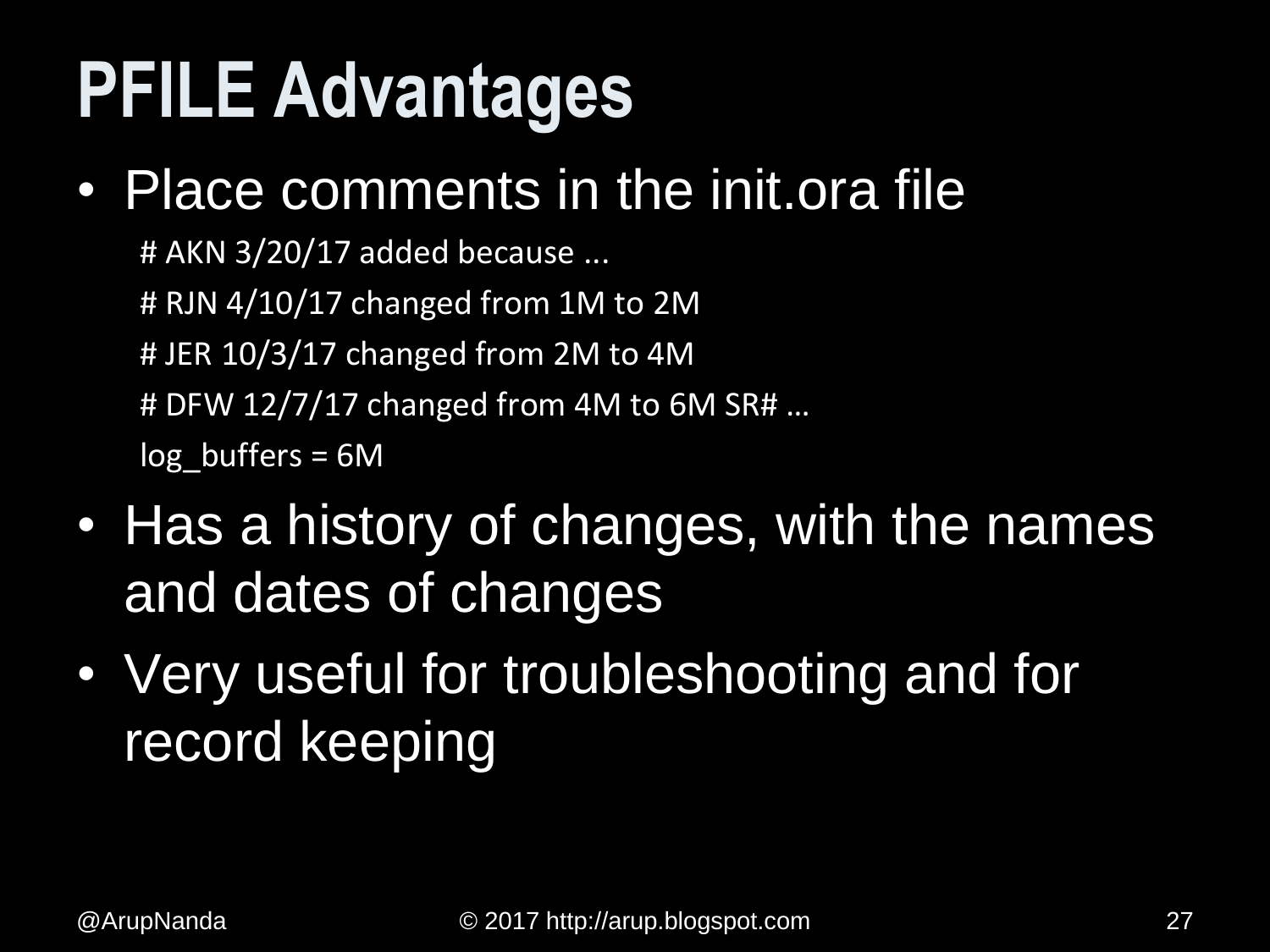## **If you must use SPFILE**

- Make sure you have a version control system in place to track parameter changes
- Example:
	- SQL> create pfile='/tmp/a' from spfile;
	- Check diff between this and the previous
	- Write the differences to a log file
- In > = 11g, you can create PFILE from memory: SQL> create pfile='…' from memory;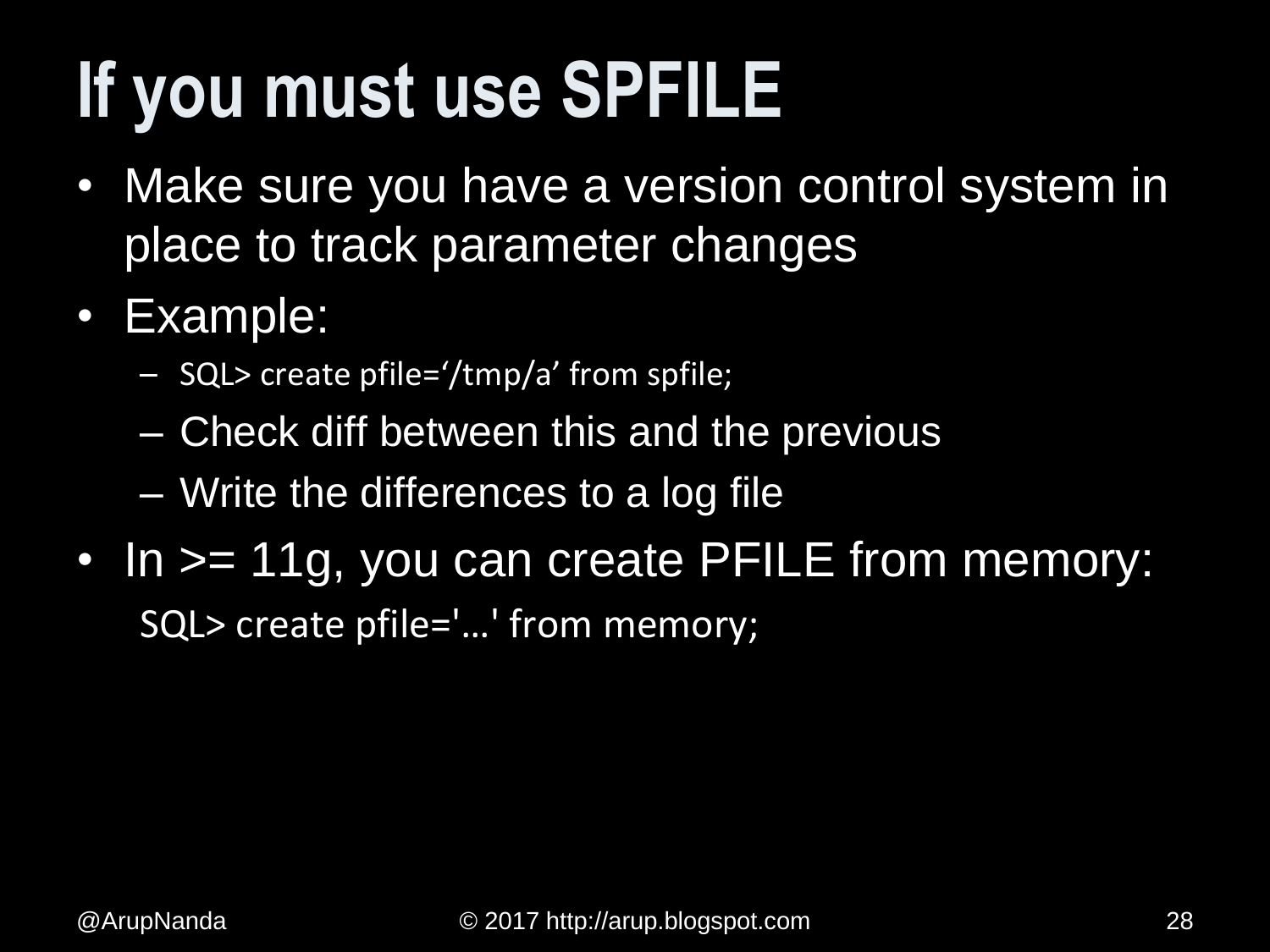### **Set some parameters**

- Set some parameters (These are not modifiable by ALTER SYSTEM).
- trace files public = TRUE
	- Sooner or later you need to give access to some trace files to developers
- utl file  $dir = '/tmp'$ 
	- Don't need that because of directory objects
	- Required for creating Log Miner Dictionary on Flat File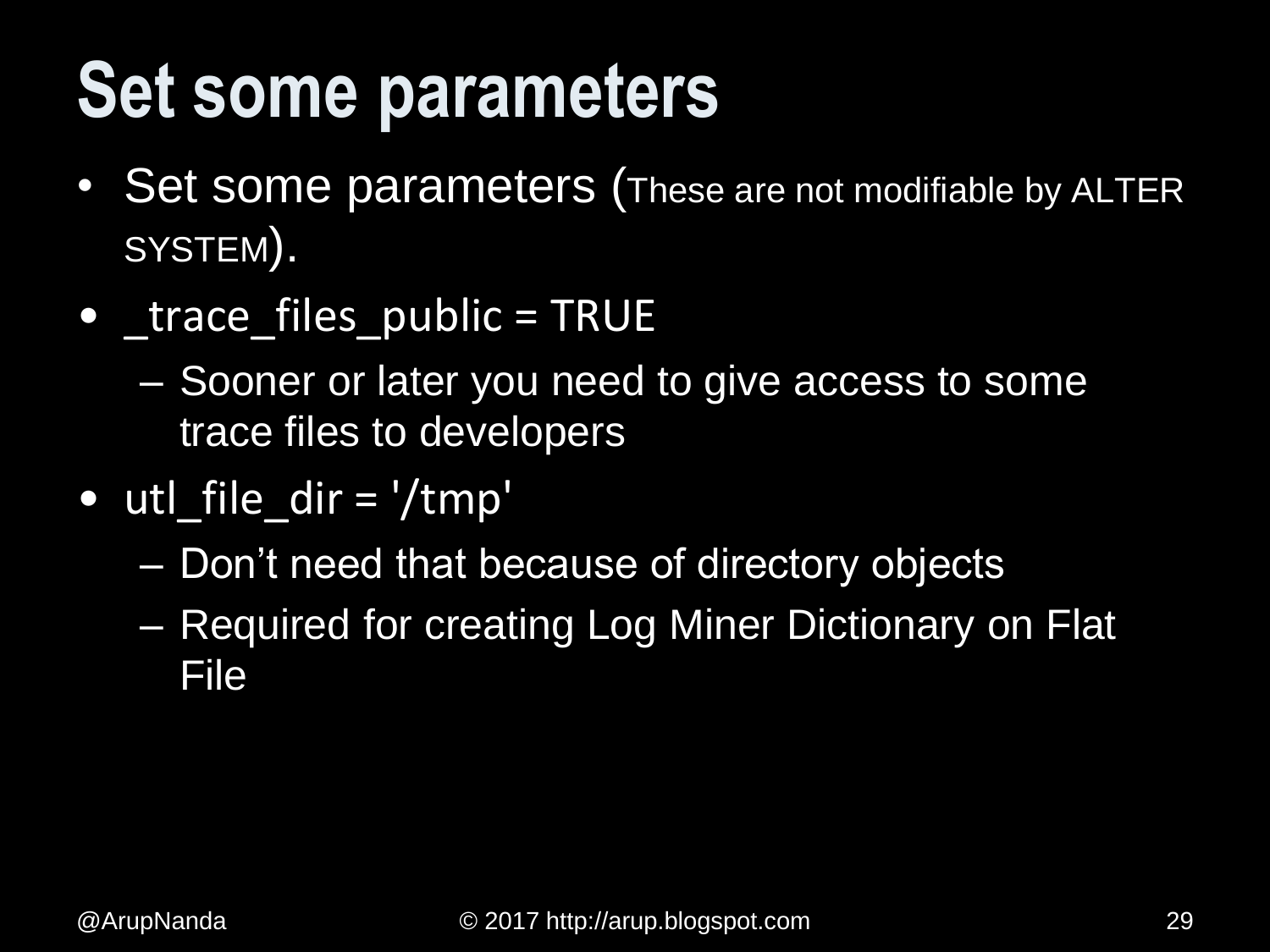## **New Oracle User for Clients**

- Problem:
	- App running on the DB server, needs SQL\*Plus
	- \$OH/bin/sqlplus is not accessible to world
- Common Solution:
	- Change \$OH permissions to allow all others
	- Make app part of the "dba" group
- Suggestion:
	- Create a separate Oracle user: "appora"
	- Install the Oracle client under that user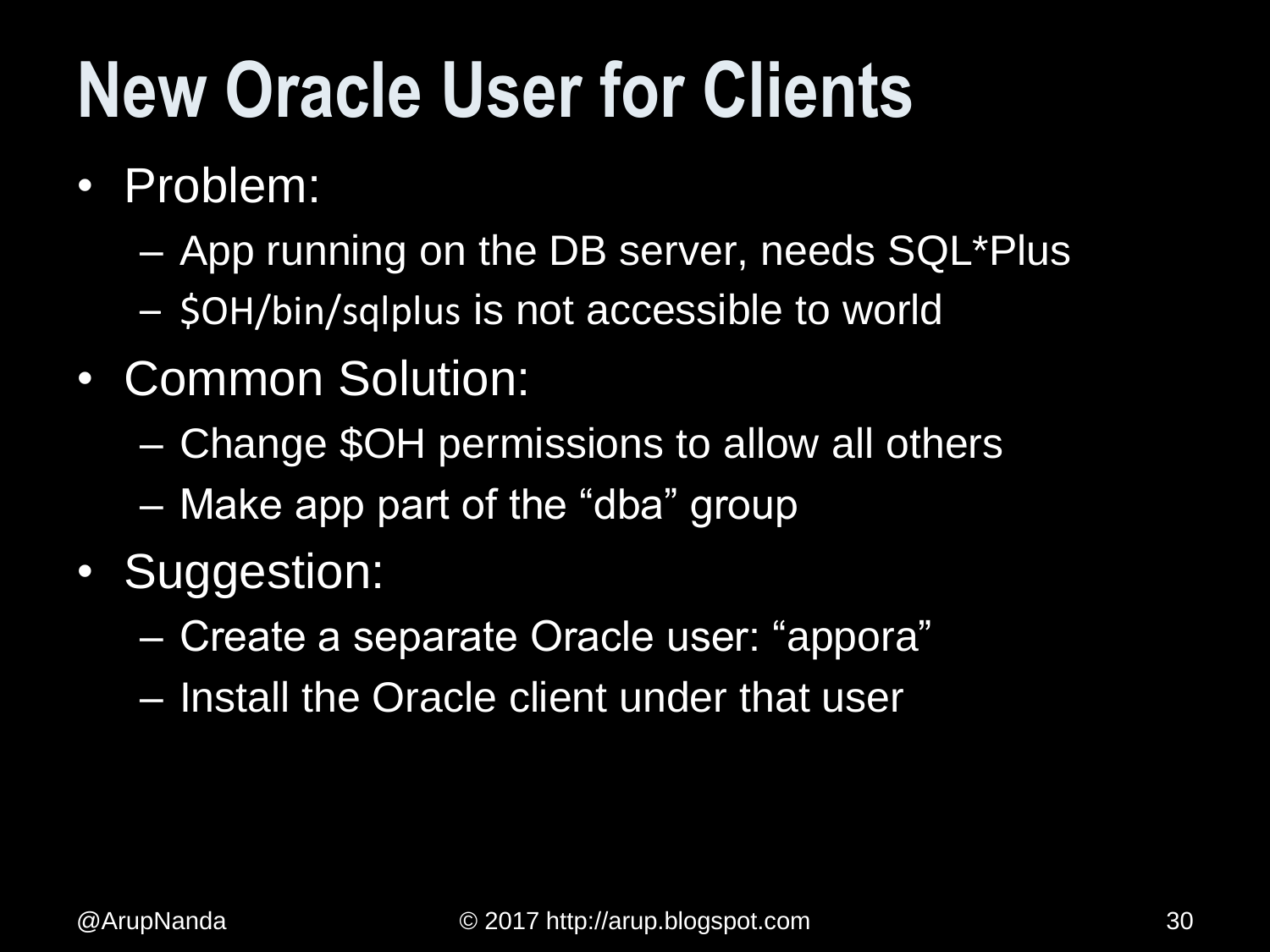## **Reliable Archivelog Location**

- Rate the most important
	- Datafiles
	- Archivelogs
	- Backup of datafiles
- Most important is *archivelogs*
	- If datafiles are lost, they can be recreated
	- Archived logs are *never* recreatable
	- Missing archived logs = halted recovery
- Separate DB Backup from Archived Logs
- Flash Recovery Area
	- Do NOT use for Archived Logs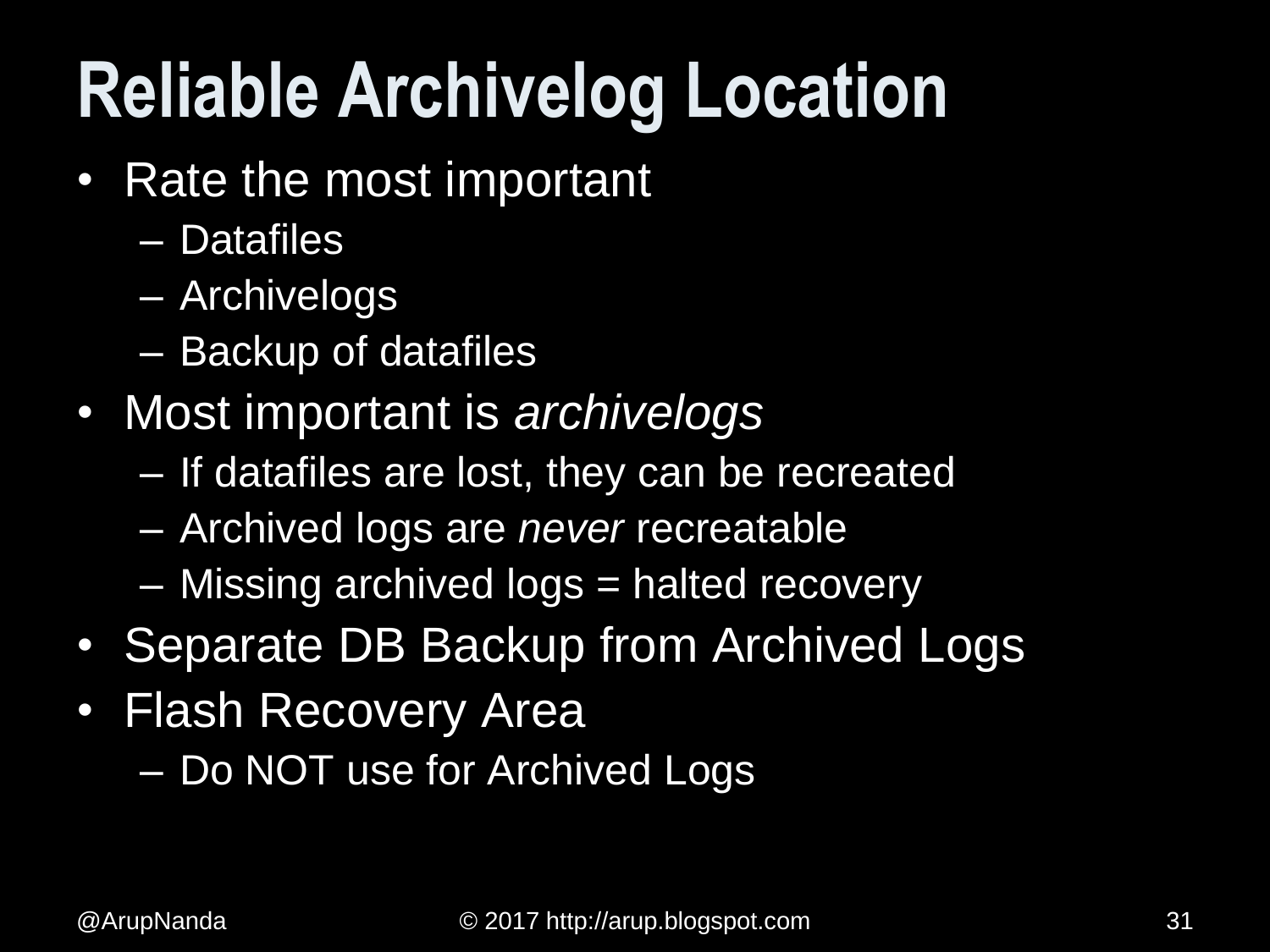#### **Multiple ASM Disk Groups**

- Common Practice
	- Create a single disk group for everything, because it simplifies administration
- Problem
	- If a single disk encounters a problem, you affected everything
- Recommendation
	- Create at least 4 groups for database Data, Index, Redo1 and Redo2. Arc Log and Backup separate.
	- If index diskgroup has an issue, you can at least rebuild the indexes
	- May not be relevant for a large number of small DBs

© 2017 http://arup.blogspot.com @ArupNanda 32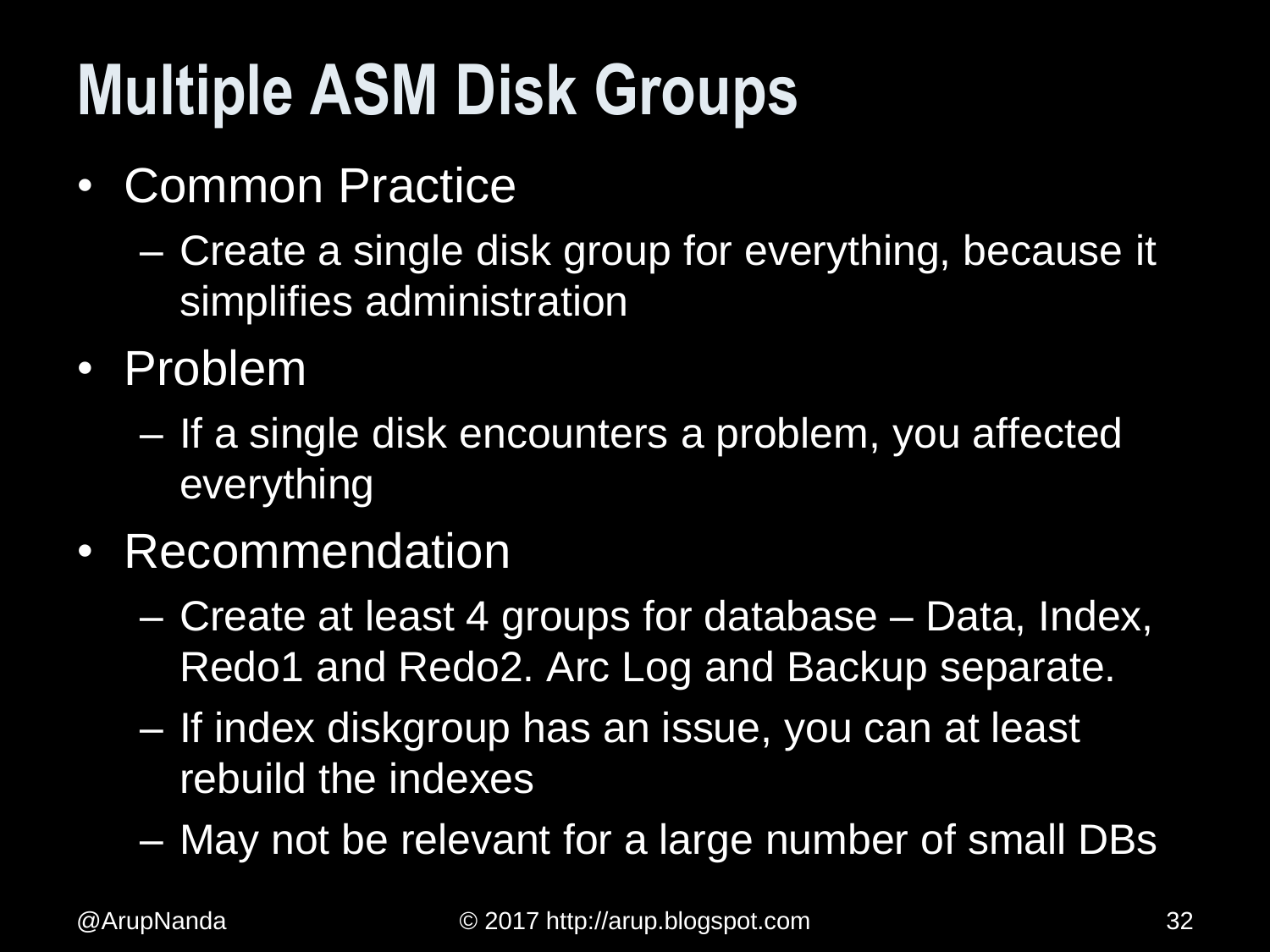#### **Use** oraenv

- Oracle supplied tool, in \$OH/bin
- Look up the OH in /etc/oratab or /var/opt/oracle/oratab (in Solaris)
- Use this instead of manually issuing export ORACLE\_HOME=…, ORACLE\_SID=…
- Why this?
	- One place for ORACLE\_HOME info
	- It makes your job easier while changing OH
	- It makes a consistent interface jobs, commands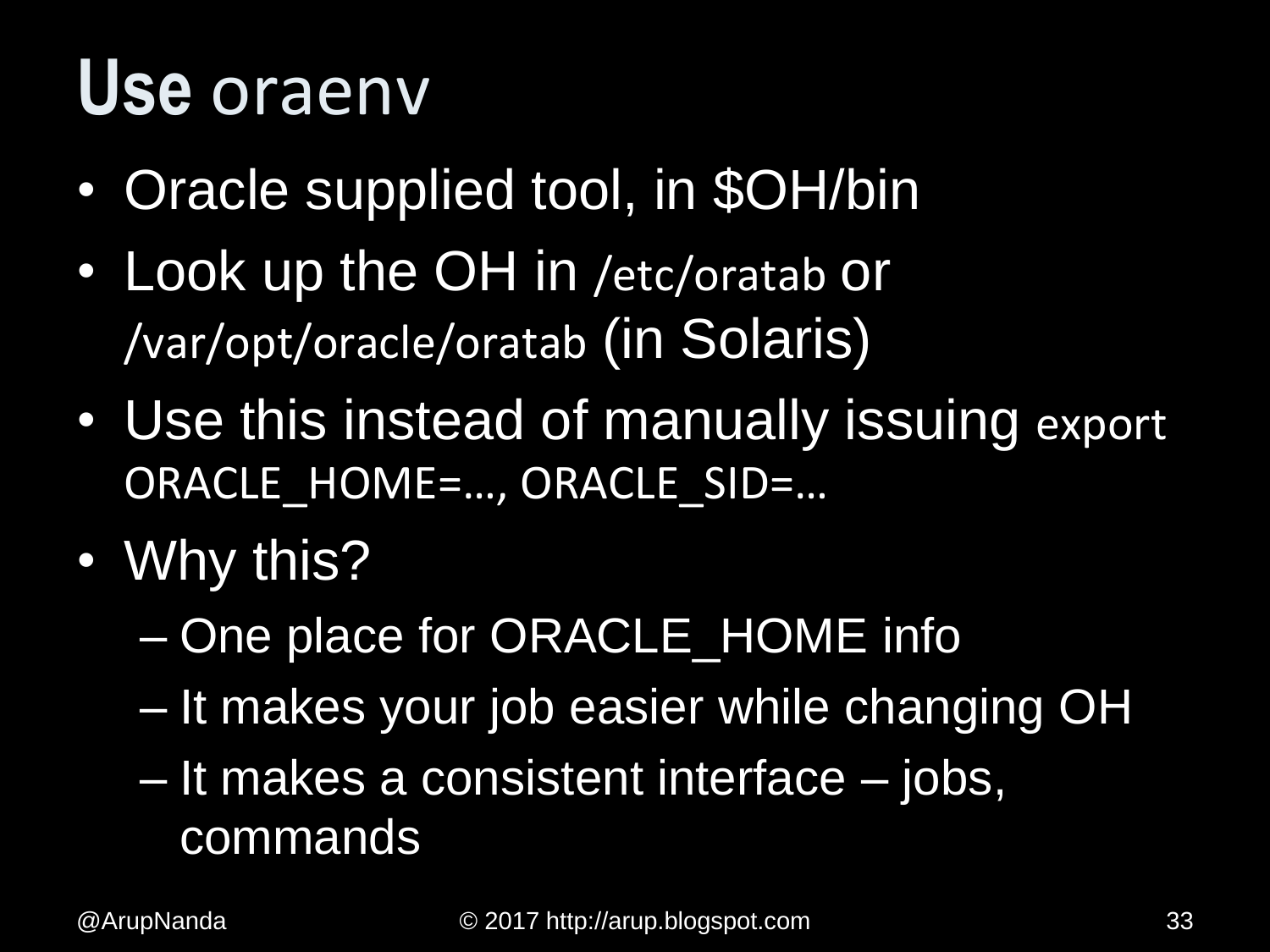## **Using ORADEBUG**

• Problem:

– Database Issue; you want to use oradebug; but SQL\*Plus hangs!

• When SQL\*Plus does not work, use

\$ sqlplus -prelim

It does not establish a connection

You can run ORADEBUG now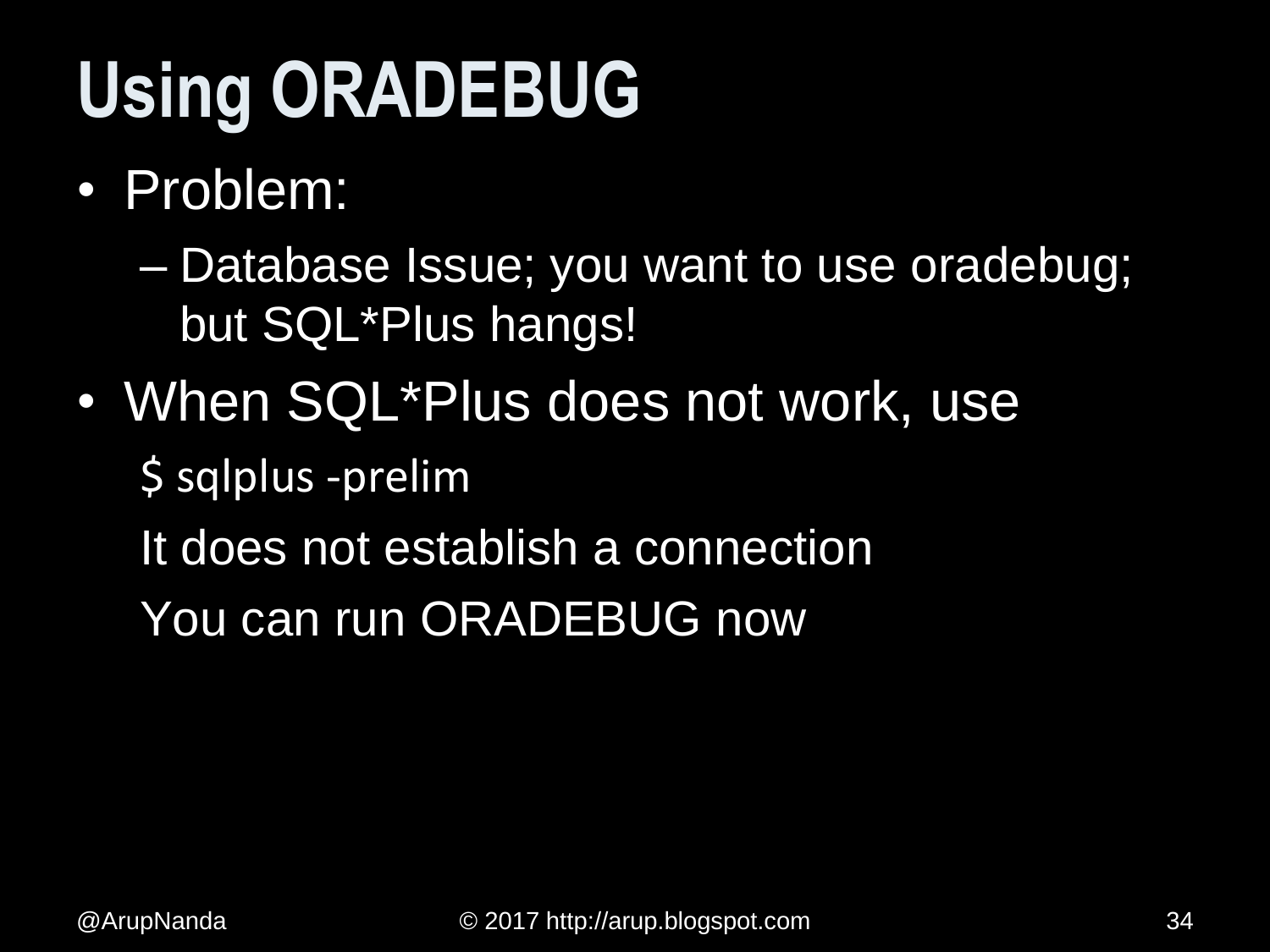#### **Parallel Query Groups (RAC)**

- In a RAC Database, parallel query slaves can go to any instance, causing interinstance traffic to go up.
- To control this, put in init.ora (static) MYDB1.INSTANCE GROUPS='node1','all nodes' MYDB2.INSTANCE\_GROUPS='node2<sup>'</sup>,'all\_nodes'
- When using PQ, use: SQL> ALTER SESSION set parallel\_instance\_group = 'node1'
- This will force the PQ slaves to go to only node1; not to node2.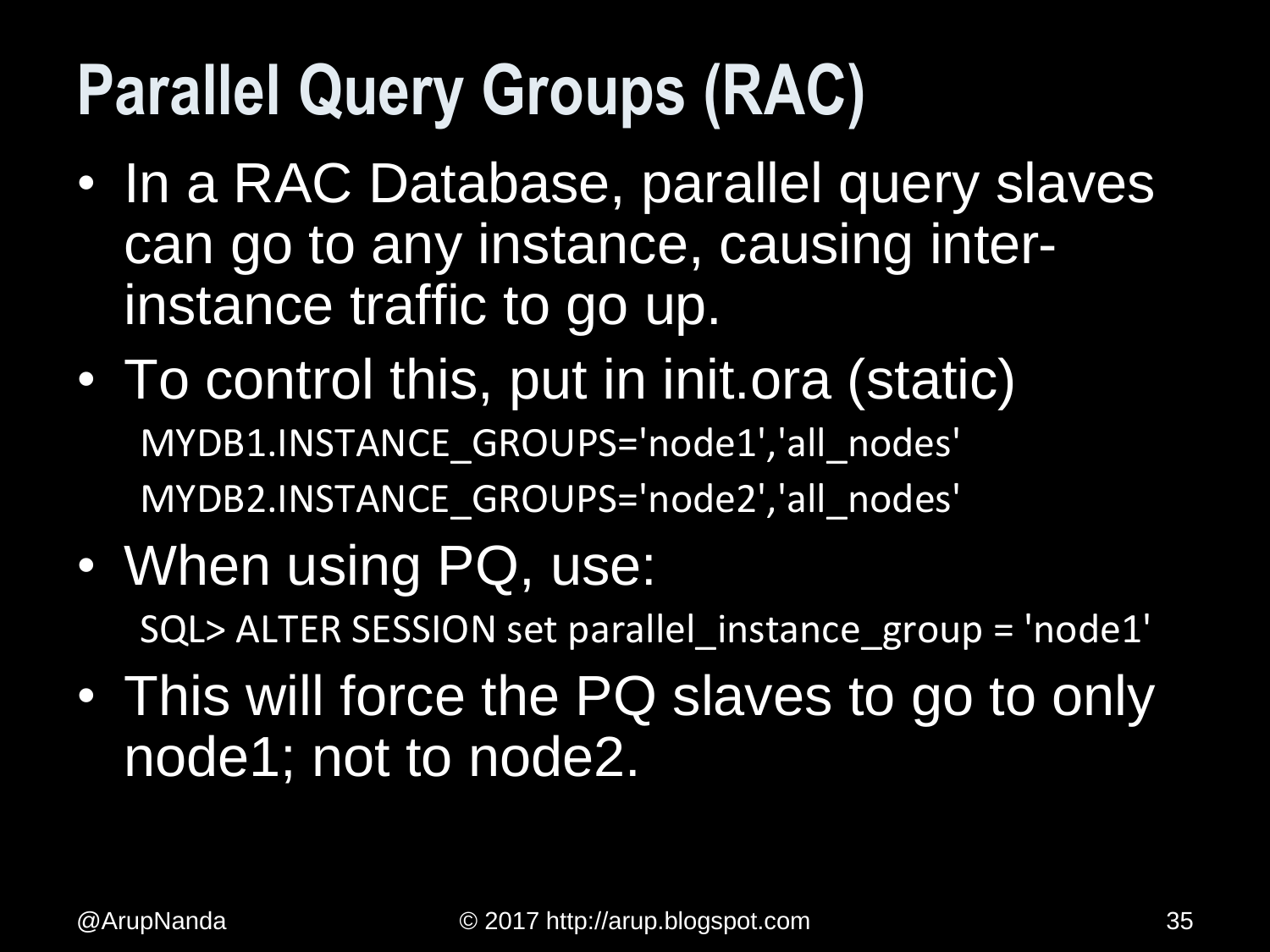## **Dumping**

• Data block

alter system dump datafile *d* block *b*;

• The rest:

alter session set events 'immediate trace name <Key> level  $10$ ';

- Controlfile CONTROLF
- File Headers FILE\_HDRS
- Redo Headers REDOHDR
- System State SYSTEMSTATE
- Process State PROCESSSTATE
- Library Cache LIBRARY\_CACHE alter session set events 'immediate trace name LIBRARY\_CACHE level 10';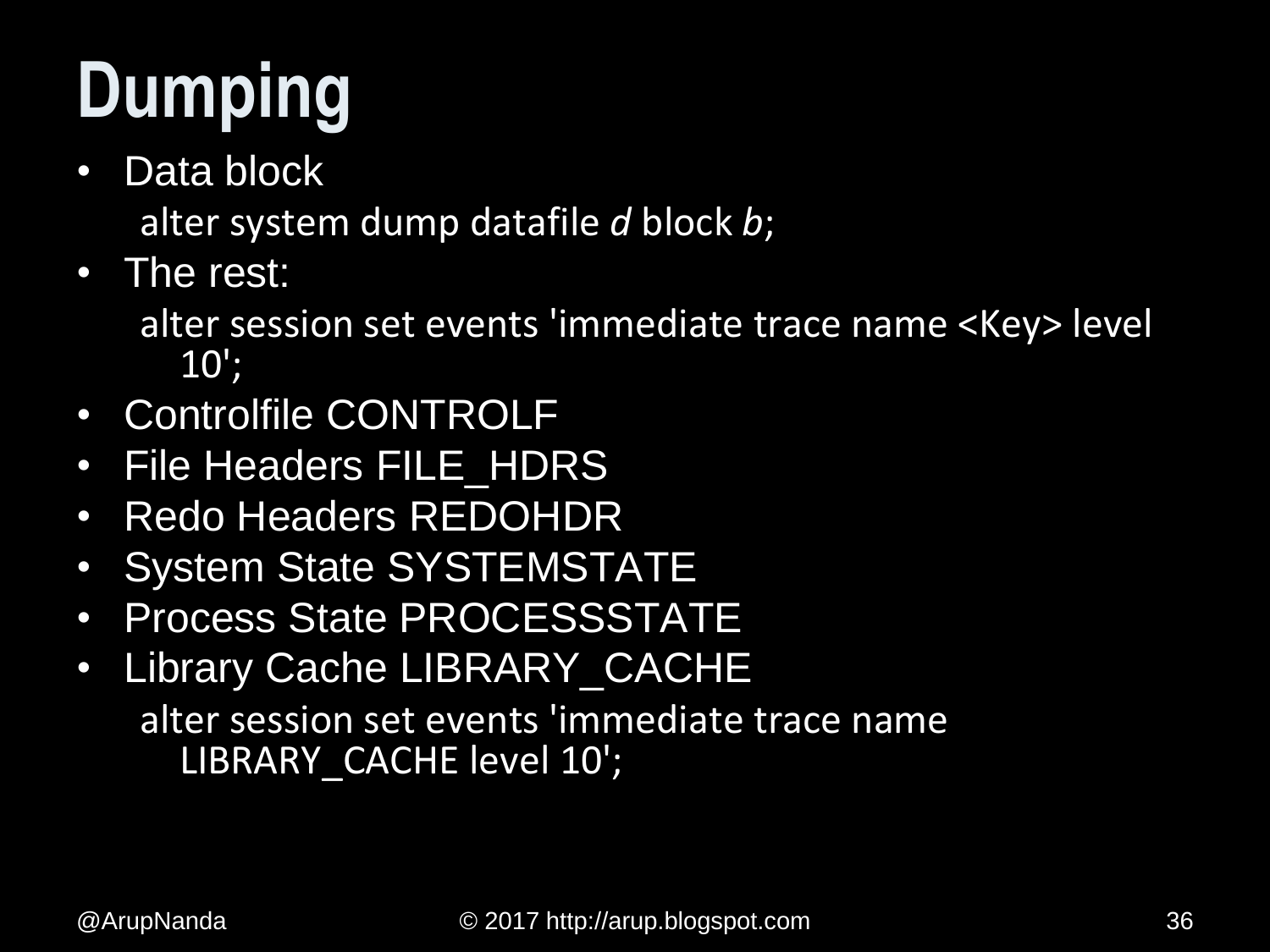## **Kill Inactive Sessions**

- Problem:
	- Some apps, especially web apps under connection pool, remain inactive draining resources.
- Suggestion:
	- Use resource manager and set the inactive session disconnect timeout
- Why RM, why not Profiles?
	- RM allows you to turn on and off via scheduling and event. Profiles are hard coded.
	- RM allows service name based control

© 2017 http://arup.blogspot.com @ArupNanda 37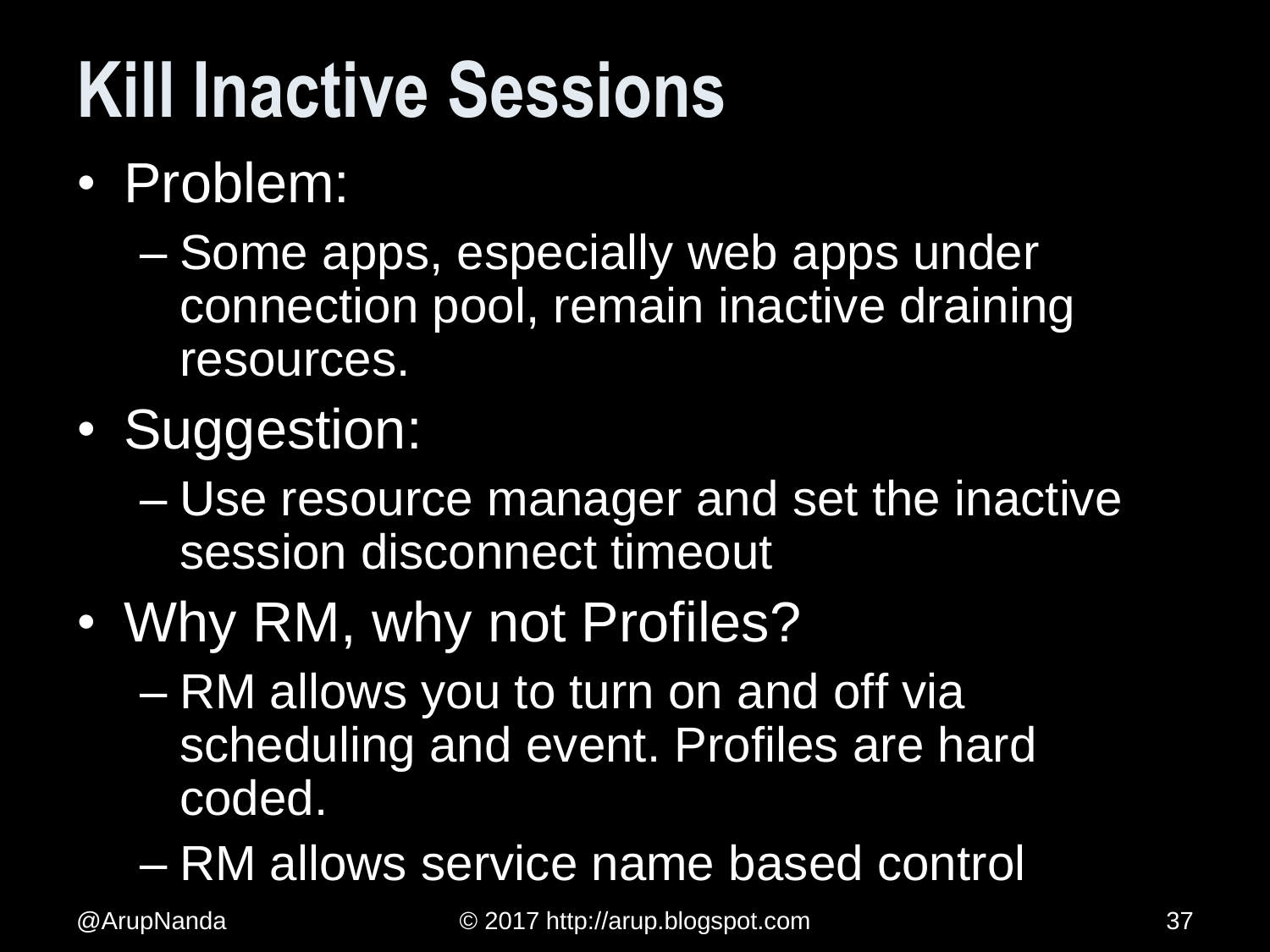### **Enable Service Names**

• In the instance, check service names present already:

SQL> show parameter service\_names

- Create additional service names: SQL> alter system set service\_names = 'SVC1', 'SVC3', 'SVC3';
- Check is listener is listening for these: \$ lsnrctl services
- In RAC, you should use SRVCTL: \$ srvctl add service –d MYDB –s SVC1 ...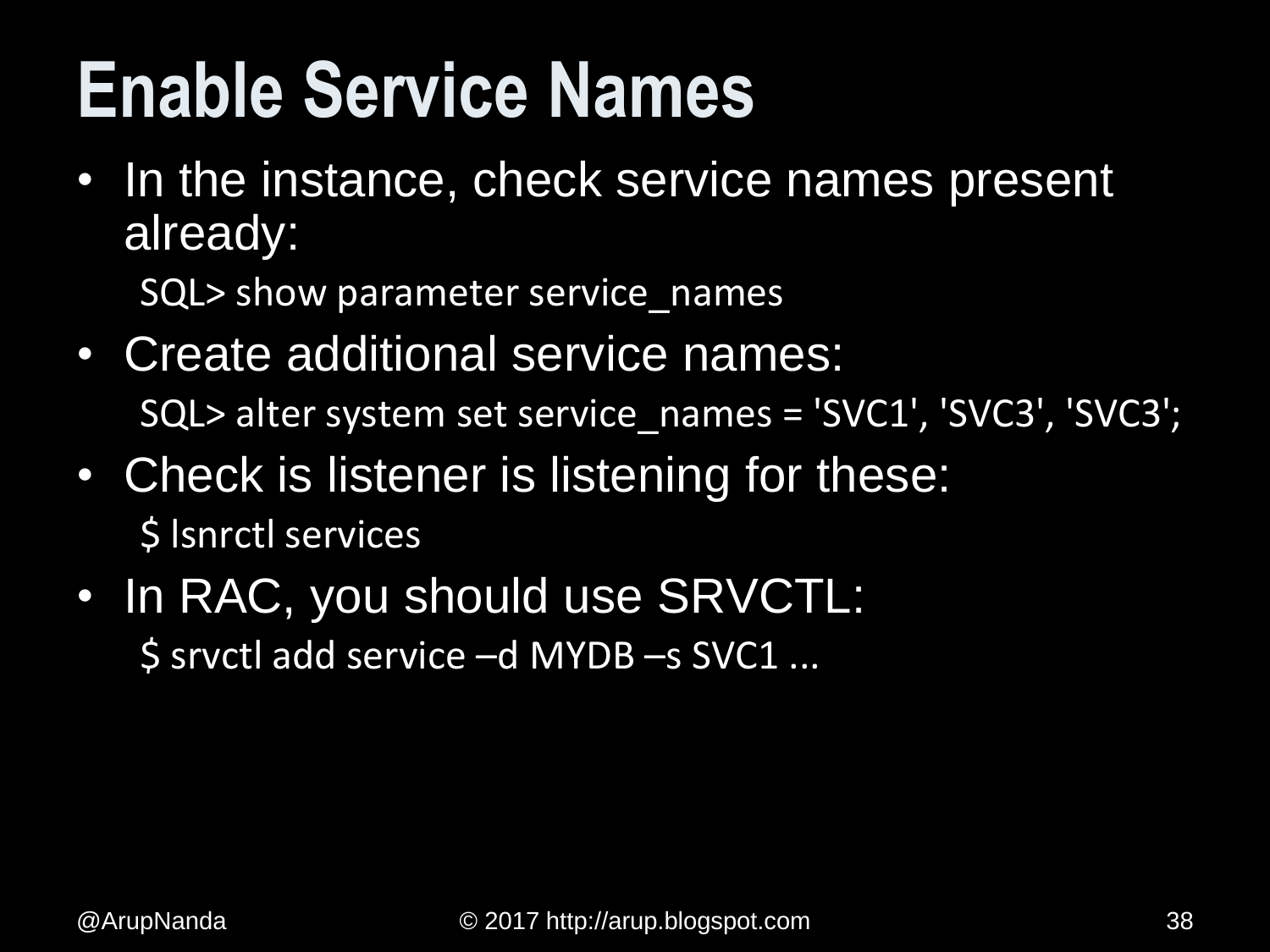#### **Aliases**

• Aliases make some repetitive job faster and quicker

```
alias bdump='cd 
  $ORACLE_BASE/admin/$ORACLE_SID/bdump'
alias pfile='cd $ORACLE_BASE/admin/$ORACLE_SID/pfile'
alias obase='cd $ORACLE_BASE'
alias tns='cd $ORACLE_HOME/network/admin'
alias oh='cd $ORACLE_HOME'
alias os='echo $ORACLE_SID'
```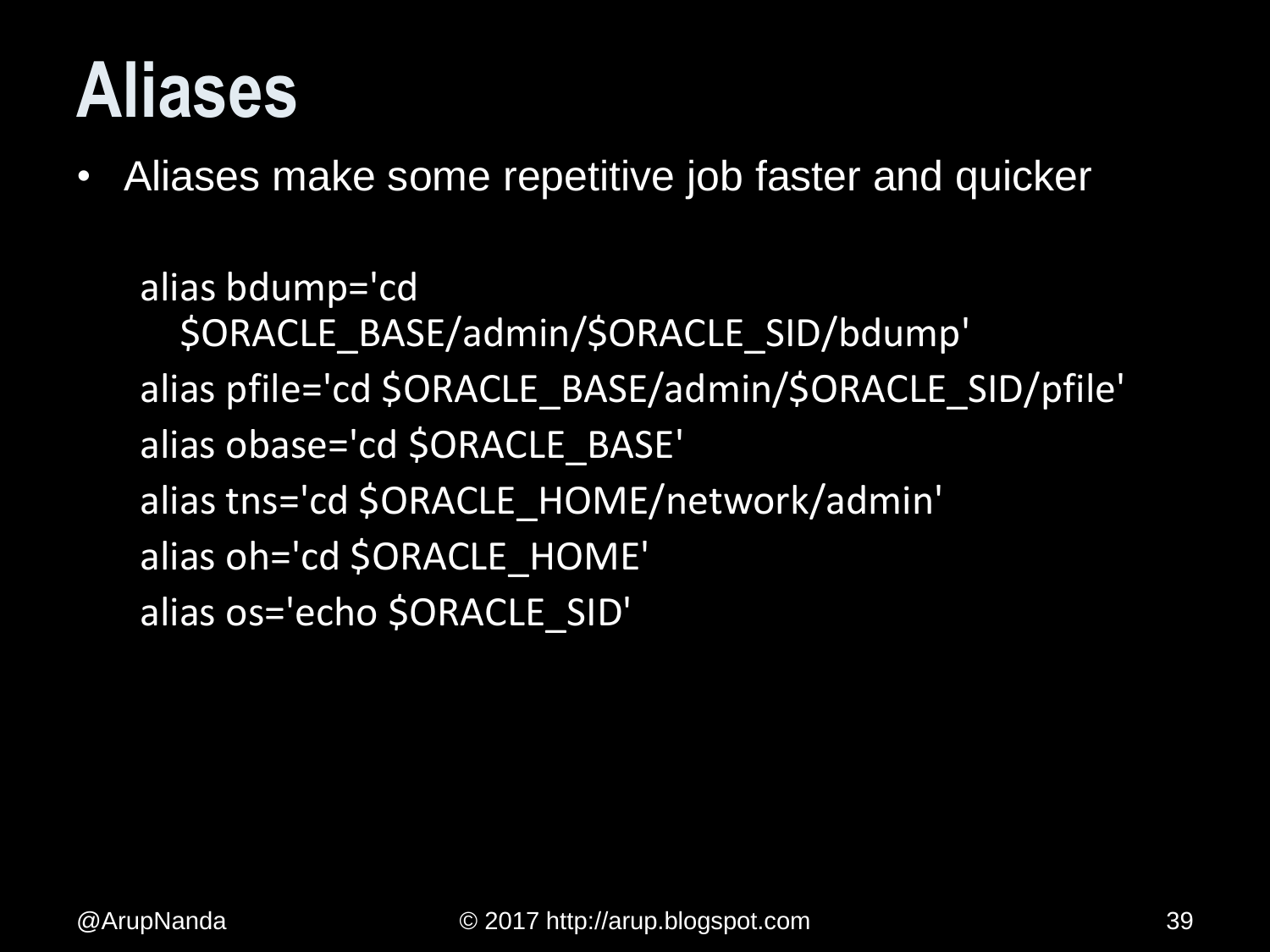#### **Separate Instance and DB Names**

- Common Practice:
	- DB\_NAME same as Instance Name
- Suggestion:
	- Append "1" after DB Name for Instance, e.g.
		- DB Name: PRODB
		- Instance: PRODB1
	- If you ever need to convert the DB to RAC, you will not need to change the Instance Name
	- No need to change Init.ora, PW File, etc.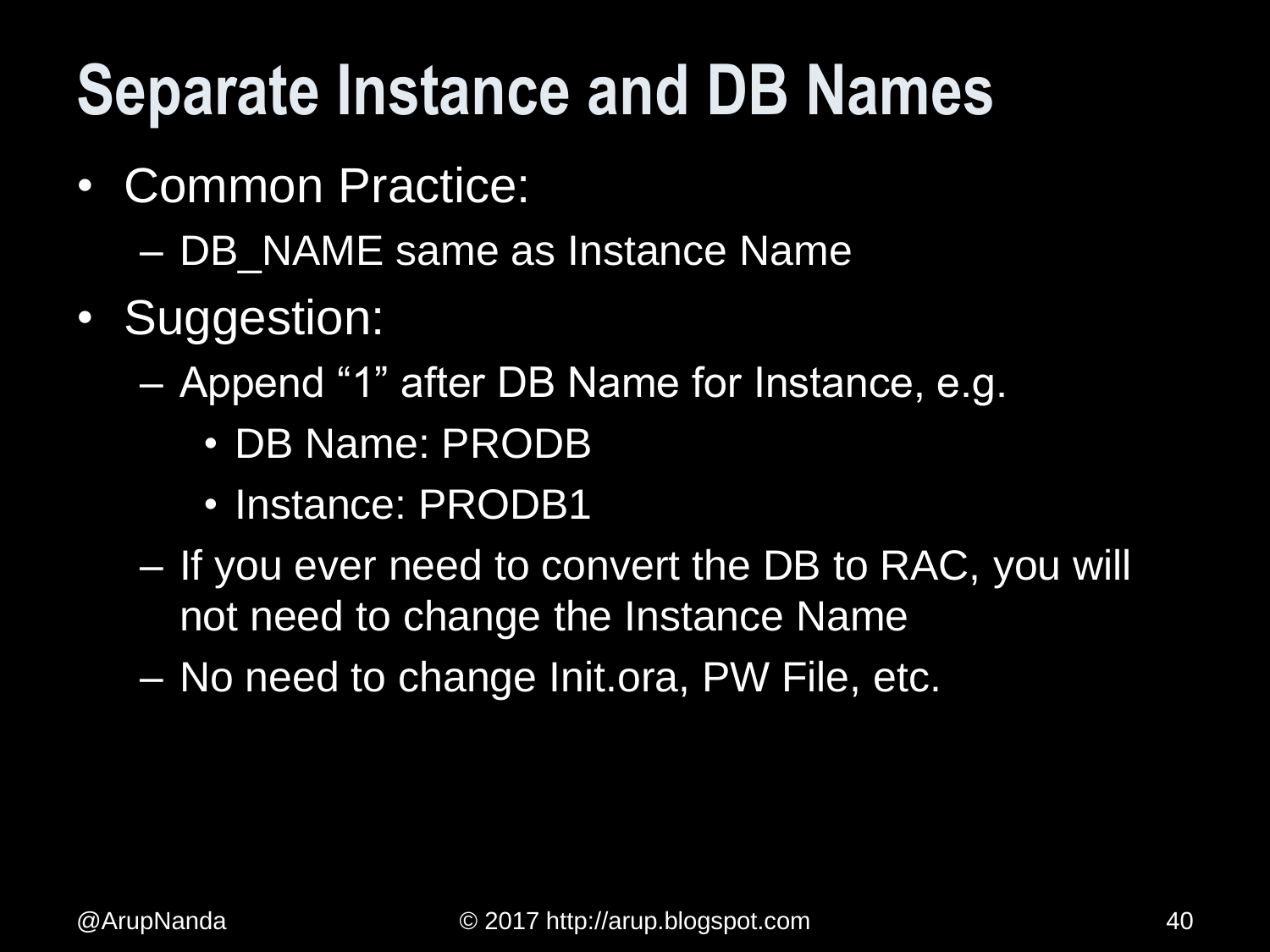## **Check Listener Log**

- Create External Tables on Listener Logs to identify issues, profile users, etc.
- See my blog arup.blogspot.com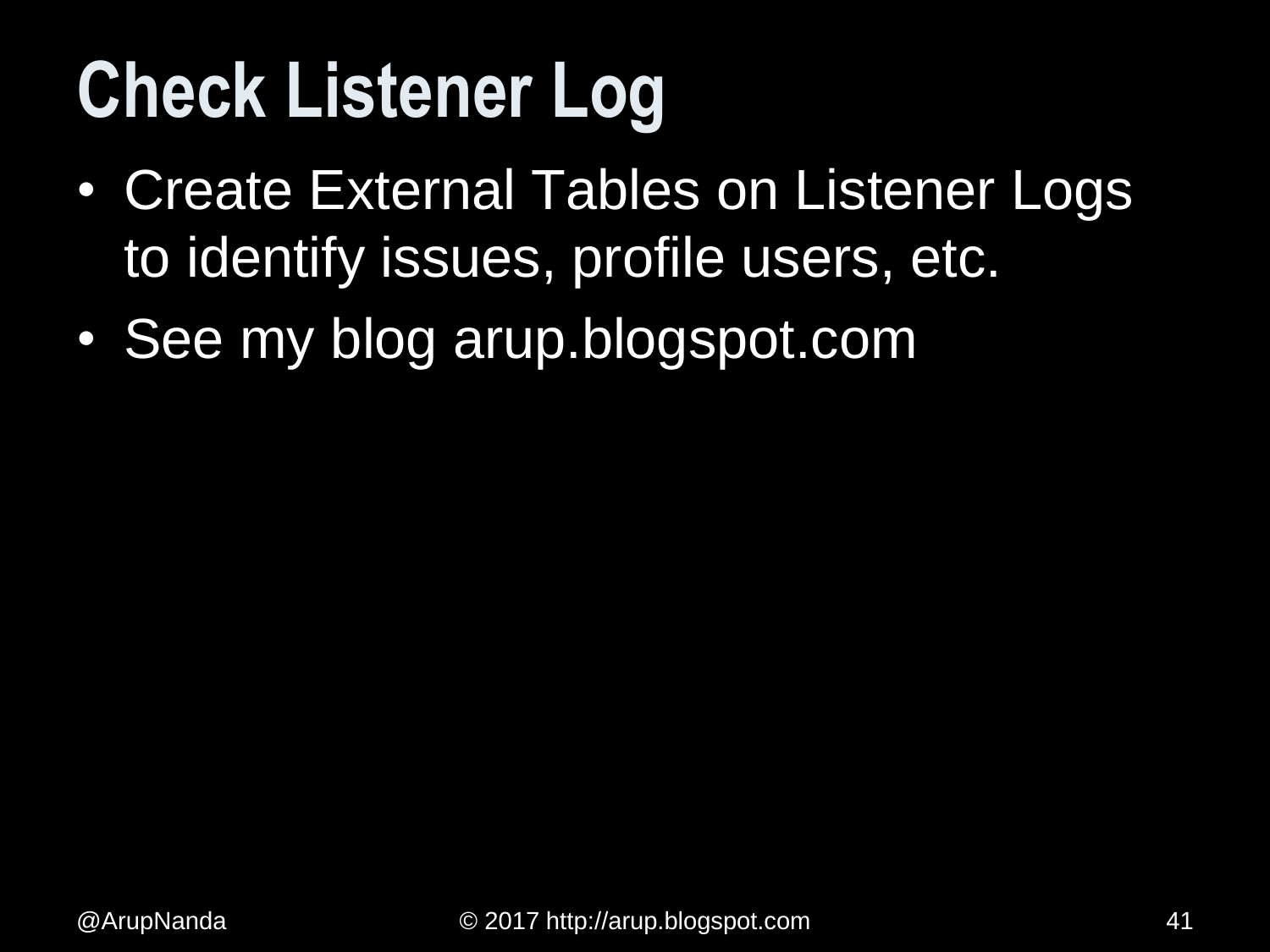## **Service Names**

- Oracle database can be accessed via SID or Service Name
- Conventional TNS Entry

```
prodb1 =
 (DESCRIPTION =
 (ADDRESS_LIST =
 (ADDRESS = (PROTOCOL = TCP)(HOST = prolin1)
   (PORT = 1521)))
   (CONNECT_DATA = (SID = PRODB1)))
```
• Service Name

**(CONNECT\_DATA = (SERVICE\_NAME = PRODB1)))**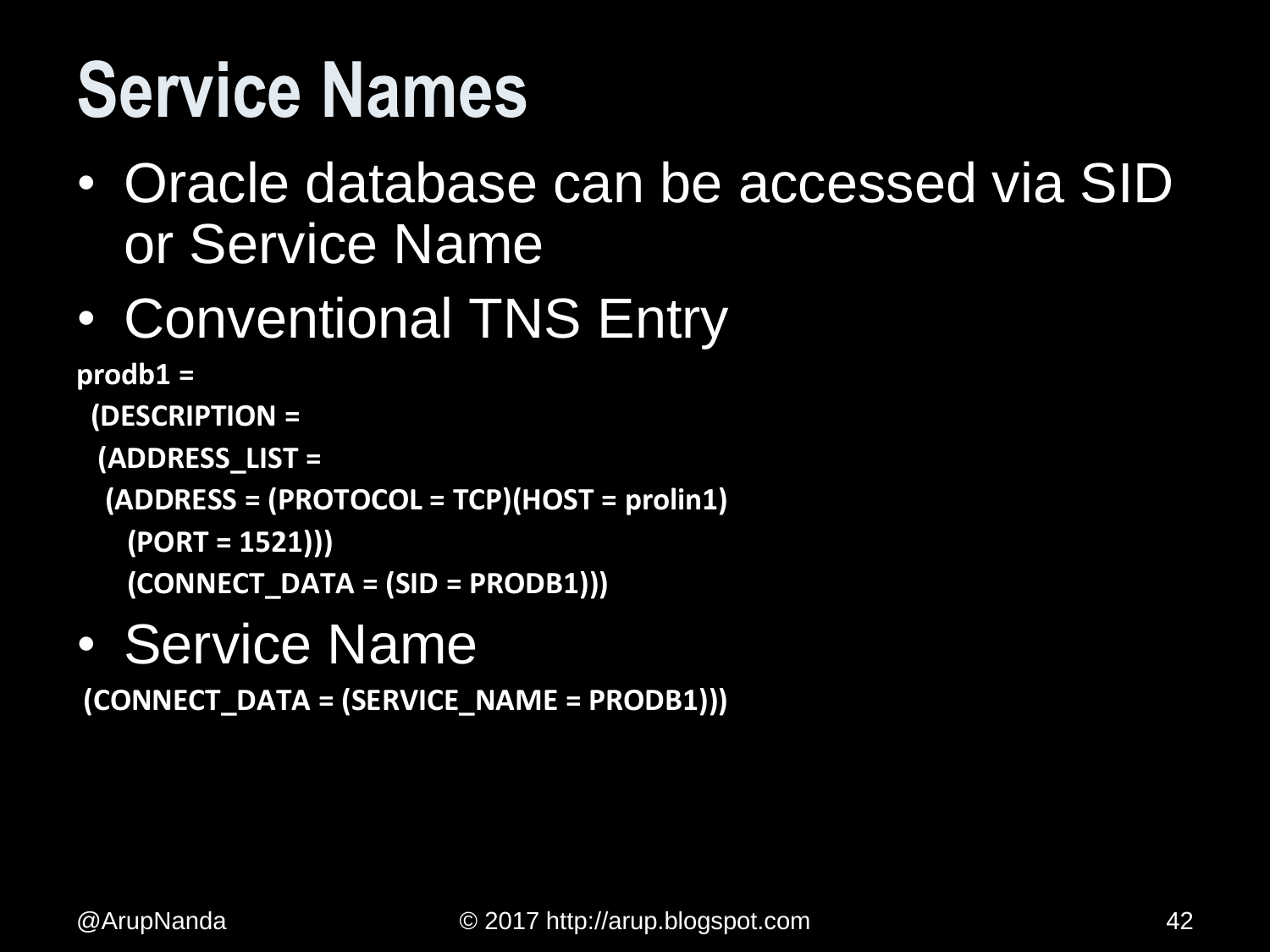## **Why Service Names?**

- No change in functionality
- Separates use from user, e.g. SCOTT logging from laptop uses service SVC1; but from app server SVC2.
- Enhances resource manager use
- Allows load balancing and failover in RAC, **Streams or Data Guard environments**
- Allows fine grained failover capabilities
	- Service SVC1 fails from node1 to node2; but SVC2 fails to node3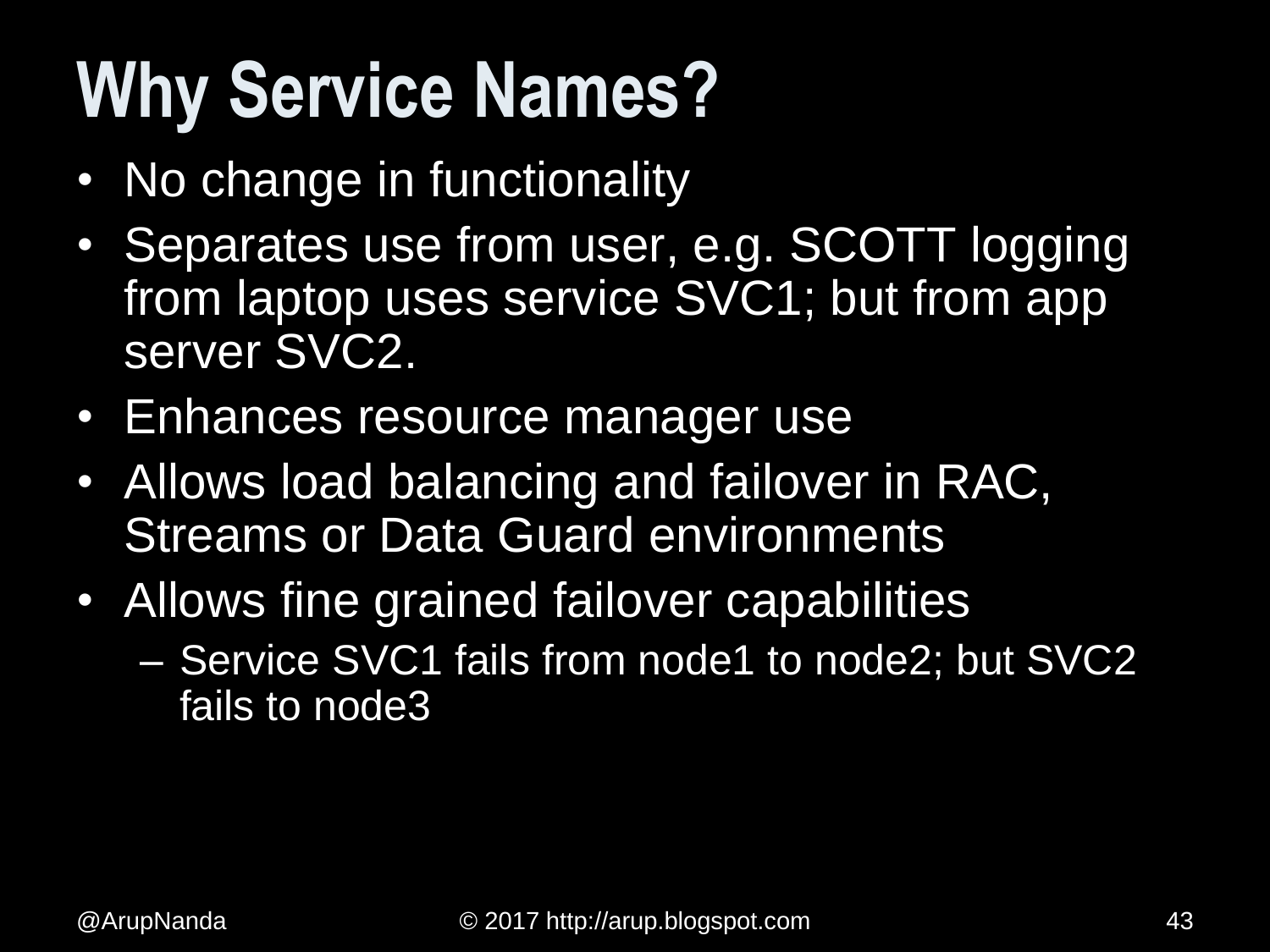#### **Remember**

- It's *not* a best practice, if it is not justified
- You have to understand *why*; not just *what*
- Best practice needs to be situation-aware – Which goes back to "you have to understand"
- Always question whenever someone tells you it's a best practice
- Always spread your own best practices with correct rationale.